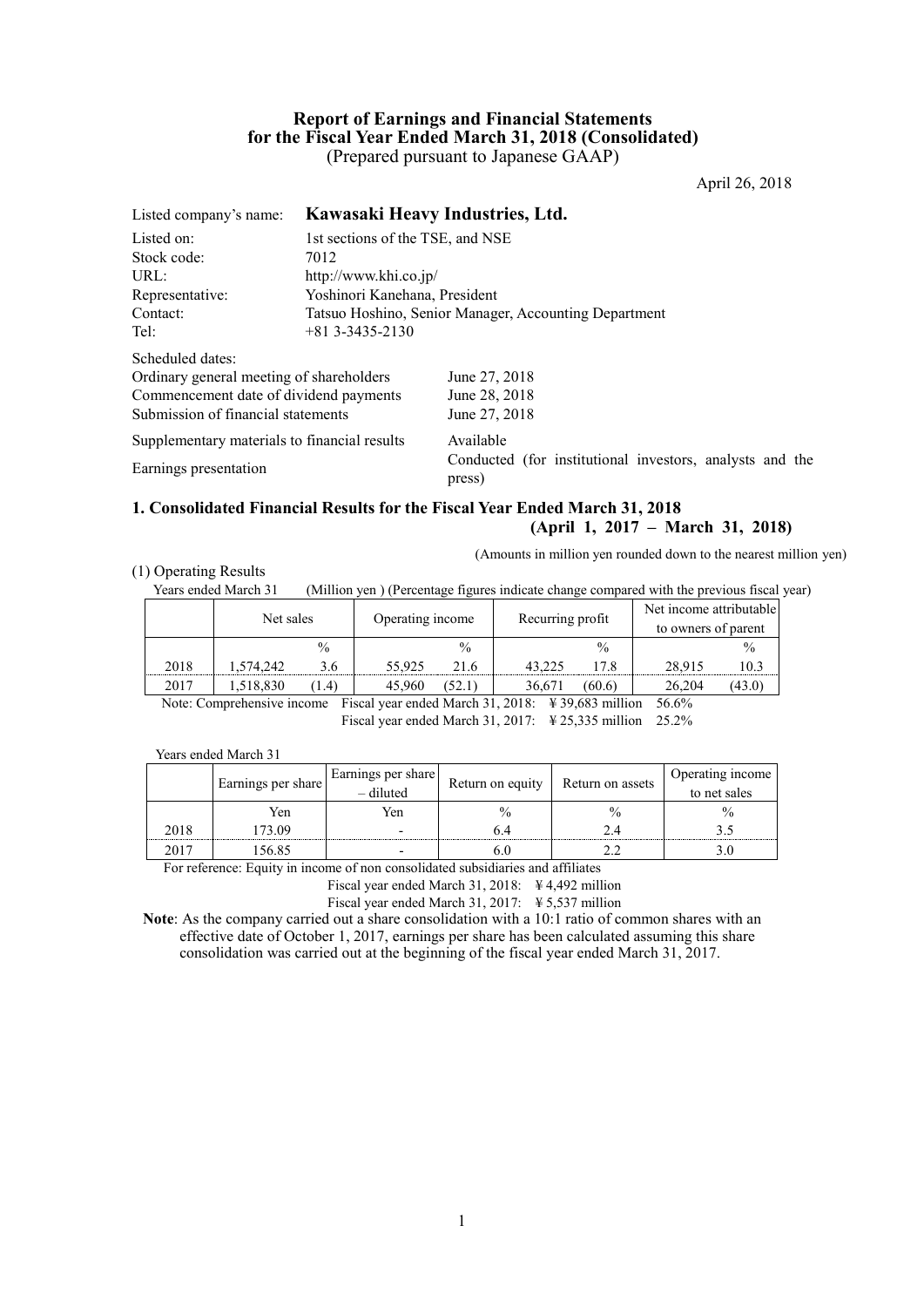# (2) Financial Condition

| March 31 |                            |         |              | (Million yen)        |
|----------|----------------------------|---------|--------------|----------------------|
|          | Total assets<br>Net assets |         | Equity ratio | Net assets per share |
|          |                            |         | $\%$         | Yen                  |
| 2018     | 1,785,028                  | 481,386 | 26.1         | 2,789.99             |
| 2017     | 1,687,363                  | 451,327 | 25.9         | 2,617.38             |

For reference: Shareholders' equity March 31, 2018: \N 466,061 million

March 31, 2017: ¥ 437,247 million

**Note**: As the company carried out a share consolidation with a 10:1 ratio of common shares with an effective date of October 1, 2017, net assets per share has been calculated assuming this share consolidation was carried out at the beginning of the fiscal year ended March 31, 2017.

| Years ended March 31 |                                        |                                        |                                        | (Million yen)                               |
|----------------------|----------------------------------------|----------------------------------------|----------------------------------------|---------------------------------------------|
|                      | Cash flow from<br>operating activities | Cash flow from<br>investing activities | Cash flow from<br>financing activities | Cash and cash equivalents<br>at end of year |
| 2018                 | 56,050                                 | (80, 590)                              | 37.770                                 | 64,362                                      |
| 2017                 | 93,514                                 | (64, 879)                              | (15, 850)                              | 50,722                                      |

#### (3) Cash Flow Position

# **2. Dividends**

Years ended/ending March 31

| Record<br>date or<br>1Q<br>term |                          |       | Dividend per share          |       | Total                         |                                | Dividends /                  |               |
|---------------------------------|--------------------------|-------|-----------------------------|-------|-------------------------------|--------------------------------|------------------------------|---------------|
|                                 |                          | 2Q    | Full year<br>3Q<br>Year-end |       | dividends<br>paid<br>(annual) | Payout ratio<br>(consolidated) | Net assets<br>(consolidated) |               |
|                                 | Yen                      | Yen   | Yen                         | Yen   | Yen                           | million yen                    | $\frac{0}{0}$                | $\frac{0}{0}$ |
| 2017                            | -                        | 4.00  |                             | 2.00  | 6.00                          | 10.023                         | 38.2                         | 2.3           |
| 2018                            | $\overline{\phantom{0}}$ | 3.00  |                             | 30.00 | $\overline{\phantom{0}}$      | 10,023                         | 34.6                         | 2.2           |
| 2019<br>(forecast)              |                          | 35.00 |                             | 35.00 | 70.00                         |                                | 24.8                         |               |

**Note**: The company conducted a share consolidation with a 10:1 ratio of common shares, with an effective date of October 1, 2017. The expected dividend per share for the fiscal year ended March 31, 2018 factoring in the impact of the share consolidation is shown. The total annual dividend for the fiscal year ended March 31, 2018 is denoted with the "-" mark. Without the impact of the share consolidation factored in, the expected dividend per share for the fiscal year ended March 31, 2018 would be ¥3 per share, and the total annual dividend would be ¥6 per share.

# **3. Forecast of Consolidated Earnings for the Fiscal Year Ending March 31, 2019**

# **(April 1, 2018 – March 31, 2019)**

| (Million yen) (Percentage figures indicate change compared with the previous fiscal year) |           |               |                  |               |                  |               |                                                   |               |                       |
|-------------------------------------------------------------------------------------------|-----------|---------------|------------------|---------------|------------------|---------------|---------------------------------------------------|---------------|-----------------------|
|                                                                                           | Net sales |               | Operating income |               | Recurring profit |               | Net income<br>attributable to owners<br>of parent |               | Earnings<br>per share |
|                                                                                           |           | $\frac{0}{0}$ |                  | $\frac{0}{0}$ |                  | $\frac{0}{0}$ |                                                   | $\frac{0}{0}$ | Yen                   |
| Full vear                                                                                 | .650.000  | 4.8           | 75,000           | 34.1          | 70.000           | 61.9          | 47.000                                            | 62.5          | 281.35                |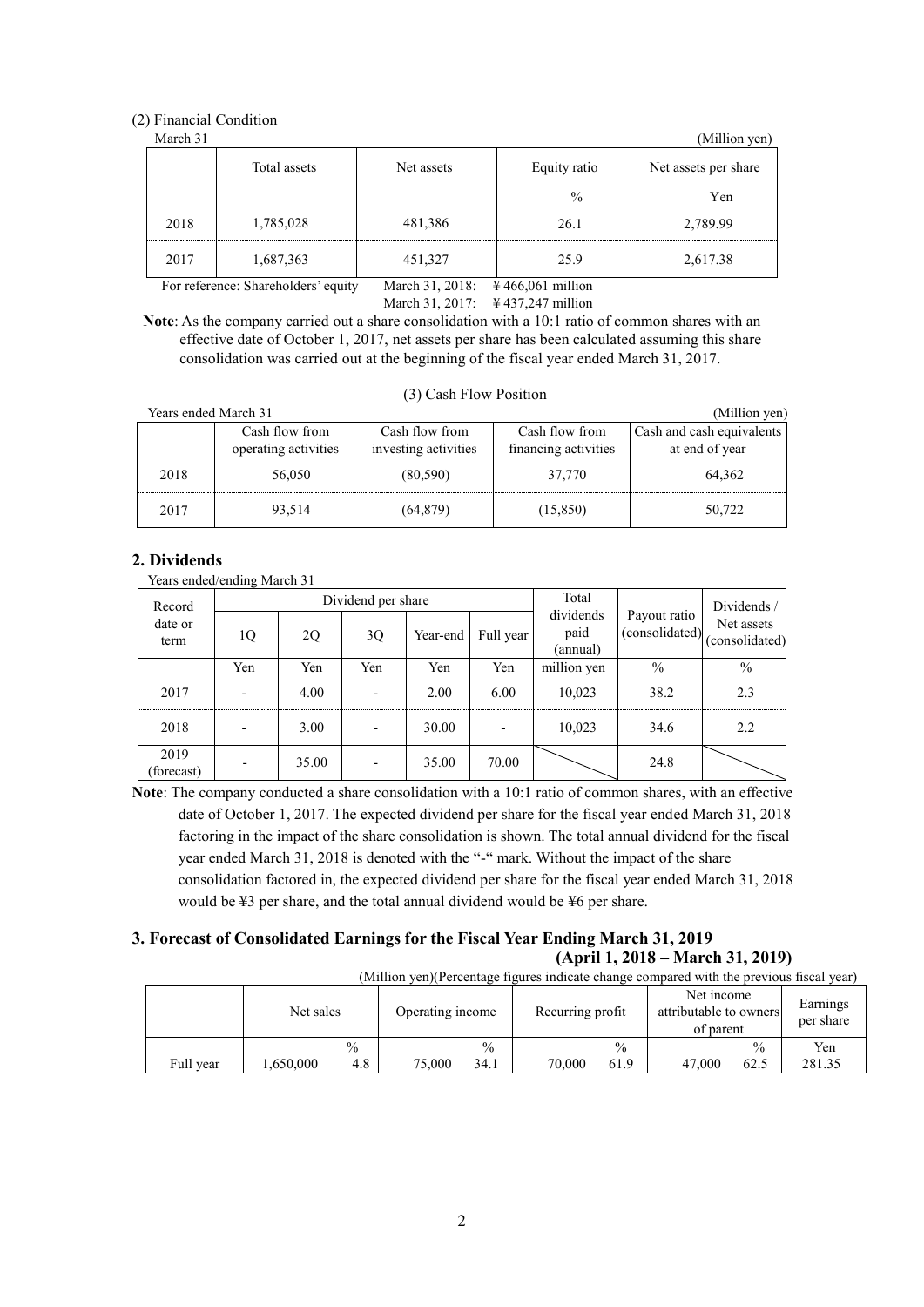#### **\*Notes**

(1) Changes affecting the status of material subsidiaries (scope of consolidation): None

- (2) Changes in accounting policies, changes in accounting estimates, and correction of errors (i) Changes in accounting policies in accord with revisions to accounting standards: None
	- (ii) Changes in accounting policies other than (i): None
	- (iii) Changes in accounting estimates: None
	- (iv) Correction of errors: None
- (3) Number of shares issued and outstanding (common stock)

(i) Number of shares issued as of period-end (including treasury stock) March 31, 2018: 167,080,532 shares March 31, 2017: 167,080,532 shares

- (ii) Number of shares held in treasury as of period-end March 31, 2018: 33,049 shares March 31, 2017: 25,910 shares
- (iii) Average number of shares during respective periods March 31, 2018: 167,051,224 shares March 31, 2017: 167,056,115 shares
- \*As the company carried out a share consolidation with a 10:1 ratio of common shares with an effective date of October 1, 2017, the number of shares issued as of period-end, the number of shares held in treasury as of period-end, and the average number of shares during respective periods have been calculated assuming that this share consolidation was carried out at the beginning of the fiscal year ended March 31, 2017.

#### **\*Report of Earnings and Financial Statements are not subject to audit.**

#### **\*Appropriate Use of Financial Forecasts and Other Important Matters**

### *Forward-Looking Statements*

These materials contain earnings forecast and other forward-looking statements based on information available to the company at the time of disclosure and the company makes no assurances as to the actual results and/or other outcomes, which may differ from those expressed or implied herein due to various factors. For assumptions underlying earnings forecasts and other information regarding the use of such forecasts, refer to "(4) Consolidated earnings outlook" on page 11 in section "1. Overview of operating results" in the Accompanying Materials.

# *How to Obtain Supplementary Briefing Material on Financial Results and Details of the Financial Results Briefing*

The Company plans to conduct a briefing for institutional investors, analysts and the press on Thursday April 26, 2018, and to post the briefing material on financial results to be used for the briefing on TDnet and the Company's website simultaneously with the announcement of financial results.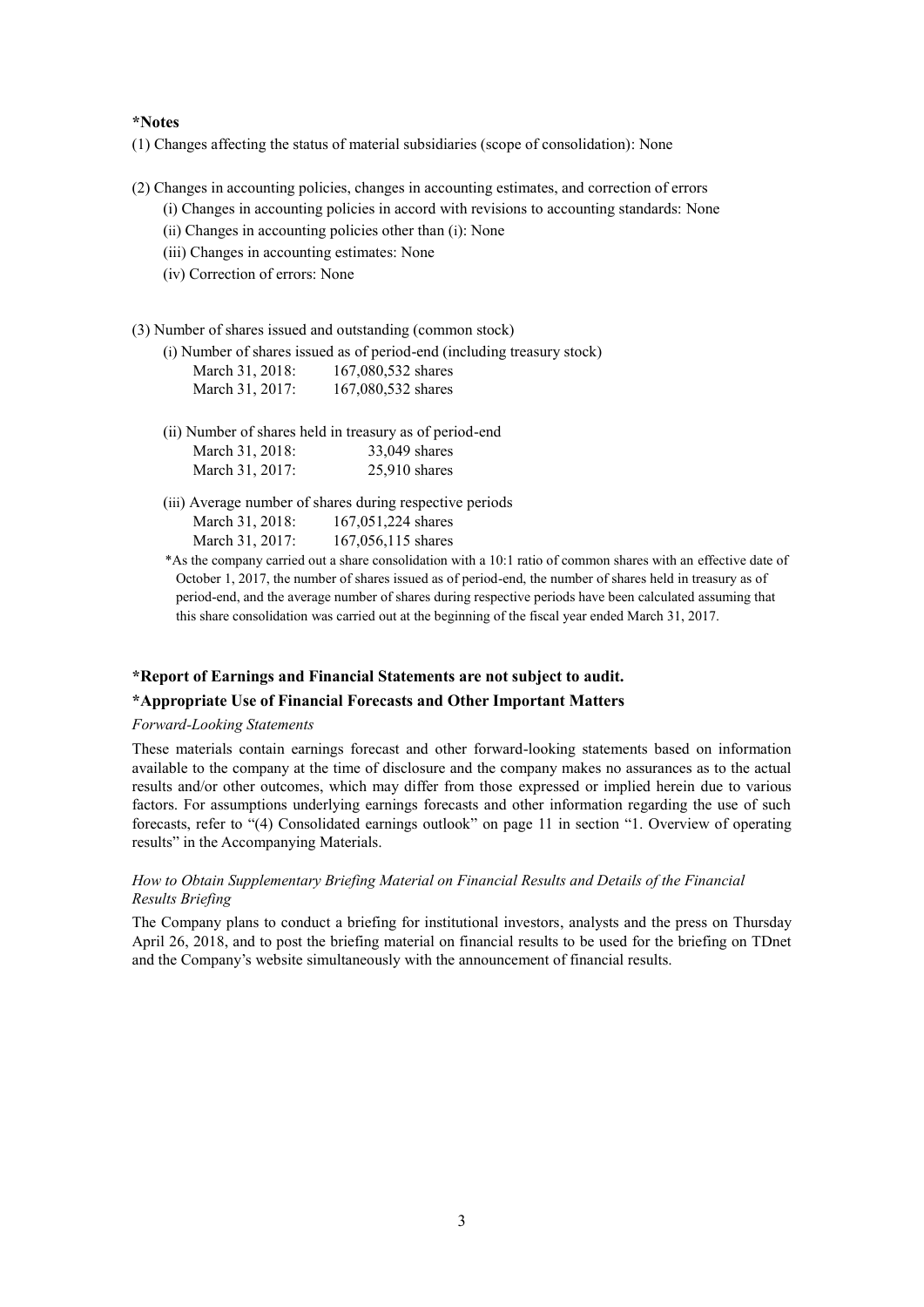# **Accompanying Materials – Contents**

| 1. Overview of operating results                                                             | 5  |
|----------------------------------------------------------------------------------------------|----|
| (1) Consolidated operating results                                                           | 5  |
| (2) Consolidated financial condition                                                         | 9  |
| (3) Cash flows                                                                               | 10 |
| (4) Consolidated earnings outlook                                                            | 10 |
| 2. Basic rationale for selecting accounting standards                                        | 11 |
| 3. Consolidated Financial Statements                                                         | 12 |
| (1) Consolidated balance sheets                                                              | 12 |
| (2) Consolidated statements of income and comprehensive income                               | 14 |
| (3) Consolidated statement of changes in net assets                                          | 16 |
| (4) Consolidated statements of cash flows                                                    | 18 |
| (5) Notes on financial statements                                                            | 19 |
| Notes on the going-concern assumption                                                        | 19 |
| Related to consolidated statements of income                                                 | 19 |
| Segment information                                                                          | 21 |
| Per share data                                                                               | 24 |
| Material subsequent events                                                                   | 24 |
| 4. Supplementary information on earnings forecasts for the fiscal year ending March 31, 2019 | 24 |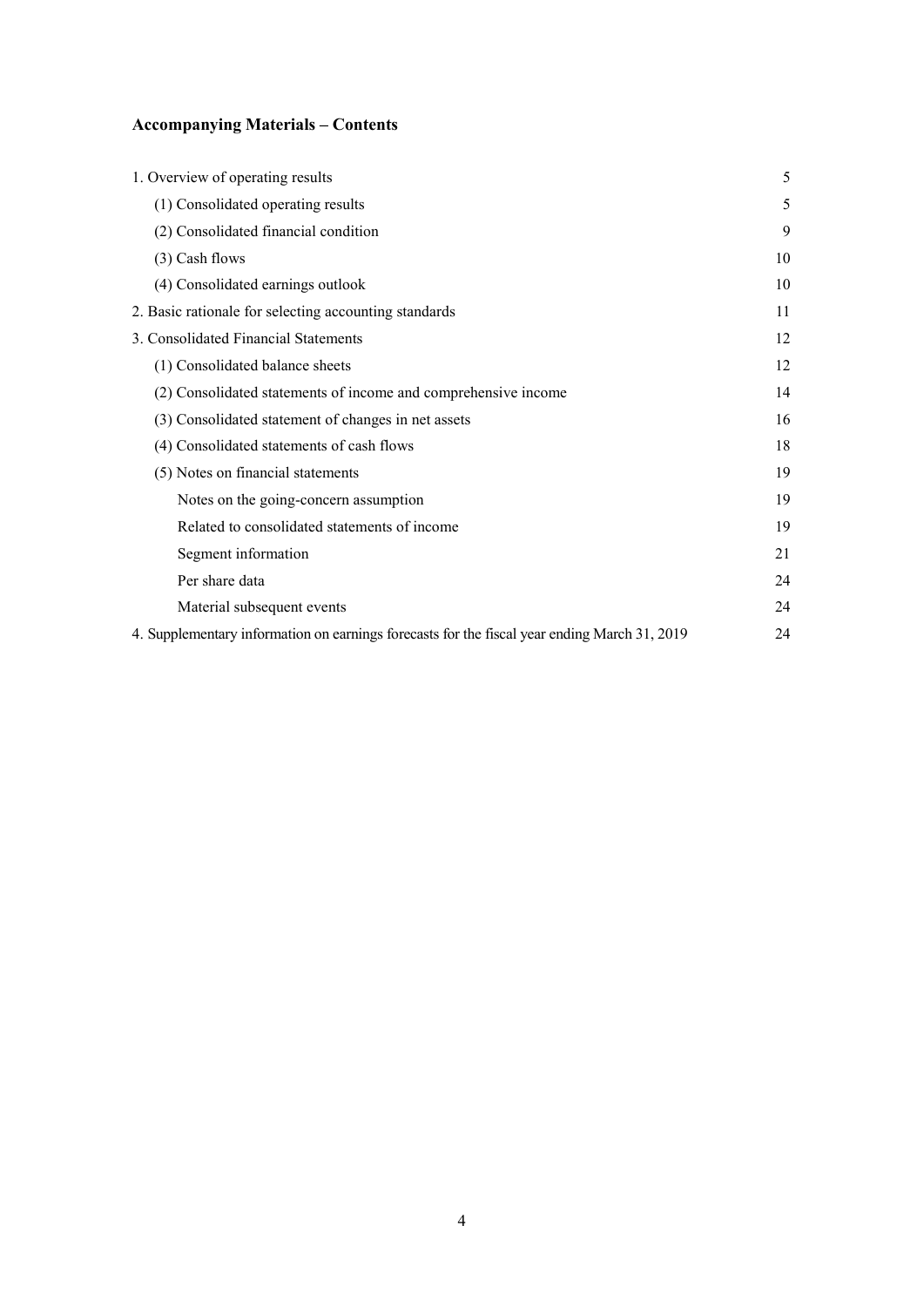#### **1. Overview of operating results**

#### **(1) Consolidated operating results**

In the fiscal year ended March 31, 2018, the global economy is relatively lacking in vigor overall due to the economic slowdown in emerging countries and resource-rich countries, along with other factors, despite the ongoing modest growth centered on the U.S., where the real economy remains strong, as well as China, where foreign and domestic demand is robust. In addition, uncertainty about future prospects for the real economy persists, including influence to corporate activities due to Brexit, concerns about a trade friction due to an expansion of protectionist policies in the U.S., and other factors. Going forward, these risks with the potential to drag down the global economy must continue to be watched.

The Japanese economy has been recovering modestly, due to the modest increasing of capital investment, the improvement in corporate earnings, and other factors. Going forward, the economy is expected to grow modestly overall, but there is a possibility that economic policies enacted by countries around the world, especially the U.S., and geopolitical risks on the Korean Peninsula and in other regions, could result in both rapid and significant fluctuations in foreign exchange rates. As a result, foreign exchange rates must continue to be watched carefully.

Amid such an operating environment, the Group's orders received in the fiscal year ended March 31, 2018, increased versus the previous fiscal year, mainly in the Aerospace, Rolling Stock and Precision Machinery segment. Net sales increased overall, due to increases in the Precision Machinery, Gas Turbine & Machinery, and Motorcycle  $\&$  Engine segments, despite a decline in the Plant & Infrastructure segment. Operating income and recurring profit both increased, due to higher profit in the Precision Machinery segment, improvement in the Ship & Offshore Structure segment, and other factors, despite the deterioration in the Rolling Stock segment in conjunction with worsening profitability on passenger railcars for the U.S. and other factors, along with decreased profit in the Aerospace segment. Net income attributable to owners of parent increased as a result of extraordinary income (gain on sale of fixed assets), reduced tax expenses due to the recognition of deferred tax assets related to losses in a shipbuilding joint venture project in Brazil, and other factors, despite the posting of extraordinary loss in conjunction with the termination of a shipbuilding contract for an offshore service vessel.

As a result, the Group's consolidated orders received increased ¥259.3 billion versus the same period of the previous fiscal year to ¥1,608.0 billion, consolidated net sales increased ¥55.4 billion year on year to ¥1,574.2 billion, consolidated operating income increased ¥9.9 billion year on year to ¥55.9 billion, consolidated recurring profit rose by ¥6.5 billion year on year to ¥43.2 billion, and net income attributable to owners of parent increased ¥2.7 billion year on year to ¥28.9 billion. ROIC\* was 3.9%, while ROE was 6.4%.

\* Before-tax ROIC = EBIT (income before income taxes + interest expense)  $\div$  invested capital (interest-bearing debt + shareholders' equity)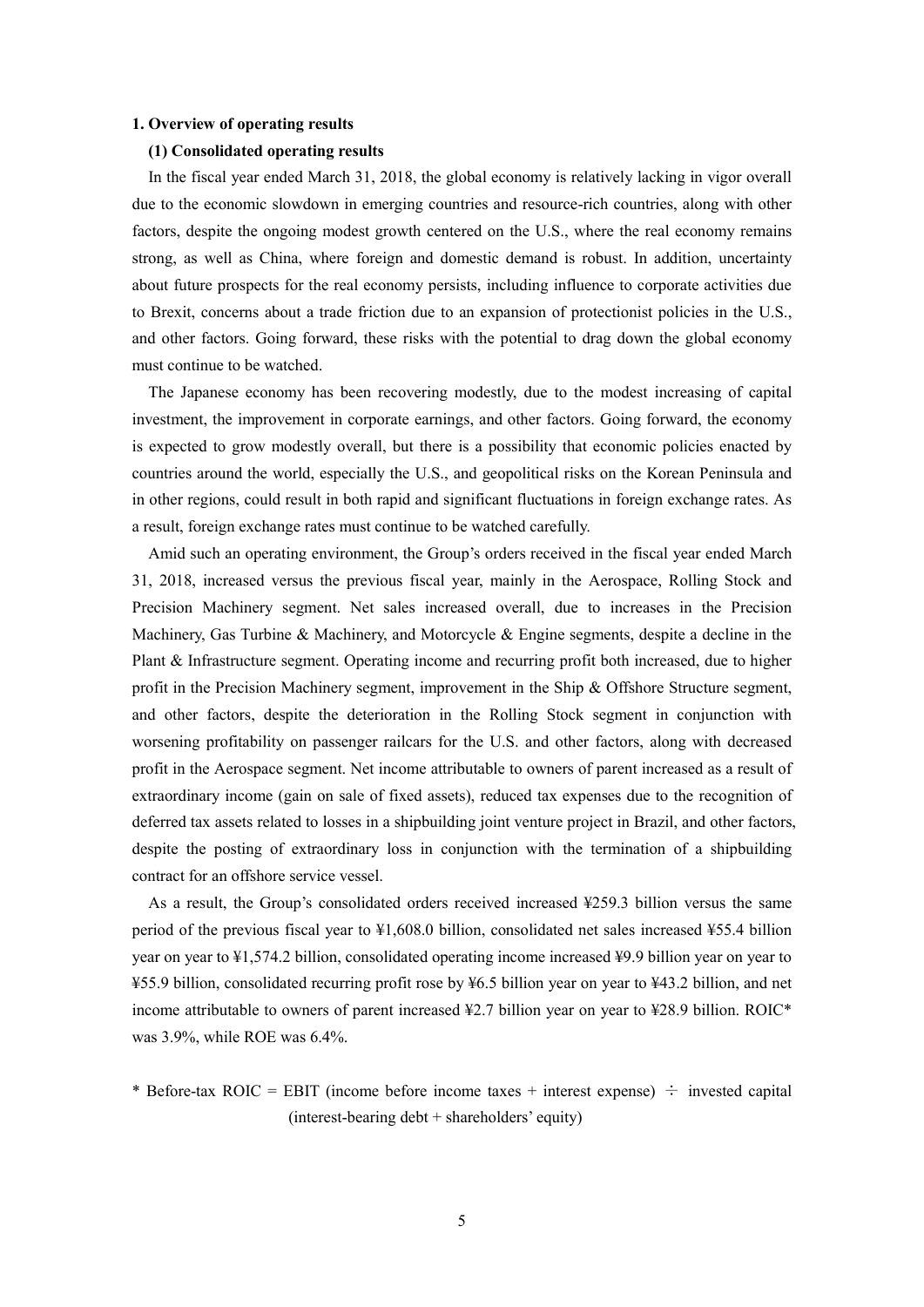Consolidated operating performance in the fiscal year ended March 31, 2018, is summarized by segment below.

#### **Segment information**

Segment net sales, operating income, and orders received (billion yen)

|                 | Fiscal year ended March 31 |           |         |           |                          |                  |                | Orders received            |         |
|-----------------|----------------------------|-----------|---------|-----------|--------------------------|------------------|----------------|----------------------------|---------|
|                 |                            | 2017(A)   | 2018(B) |           |                          | Change $(B - A)$ |                | Fiscal year ended March 31 |         |
|                 | Net                        | Operating | Net     | Operating | Net                      | Operating        | 2017           | 2018                       | Change  |
|                 | sales                      | income    | sales   | income    | sales                    | income           | (A)            | (B)                        | $(B-A)$ |
| Ship & Offshore |                            |           |         |           |                          |                  |                |                            |         |
| Structure       | 103.2                      | (21.4)    | 95.6    | (3.8)     | (7.5)                    | 17.6             | 36.9           | 4.7                        | (32.2)  |
| Rolling Stock   | 137.1                      | 3.4       | 141.7   | (12.4)    | 4.6                      | (15.9)           | 158.5          | 257.1                      | 98.5    |
| Aerospace       | 329.9                      | 25.0      | 330.2   | 20.9      | 0.2                      | (4.1)            | 237.0          | 374.4                      | 137.3   |
| Gas Turbine &   |                            |           |         |           |                          |                  |                |                            |         |
| Machinery       | 241.9                      | 15.2      | 266.4   | 14.7      | 24.5                     | (0.5)            | 260.3          | 248.1                      | (12.2)  |
| Plant $&$       |                            |           |         |           |                          |                  |                |                            |         |
| Infrastructure  | 160.8                      | 2.6       | 124.4   | 2.9       | (36.4)                   | 0.3              | 95.0           | 100.1                      | 5.0     |
| Motorcycle &    |                            |           |         |           |                          |                  |                |                            |         |
| Engine          | 313.0                      | 11.7      | 331.6   | 15.2      | 18.6                     | 3.5              | 313.0          | 331.6                      | 18.6    |
| Precision       |                            |           |         |           |                          |                  |                |                            |         |
| Machinery       | 155.2                      | 13.1      | 198.9   | 21.6      | 43.7                     | 8.5              | 166.8          | 207.1                      | 40.2    |
| Other           | 77.4                       | 3.1       | 85.0    | 2.9       | 7.6                      | (0.2)            | 80.9           | 84.8                       | 3.8     |
| Adjustments     | $\overline{\phantom{a}}$   | (7.0)     |         | (6.2)     | $\overline{\phantom{0}}$ | 0.8              | $\overline{a}$ |                            |         |
| Total           | 1,518.8                    | 45.9      | 1,574.2 | 55.9      | 55.4                     | 9.9              | 1,348.7        | 1,608.0                    | 259.3   |

Notes: 1. Net sales include only sales to external customers.

2. The Motorcycle & Engine segment's orders received are equal to its net sales as production is based mainly on estimated demand.

#### **Ship & Offshore Structure**

With respect to the business environment surrounding the Ship & Offshore Structure segment, while new-build vessel prices are recovering after bottoming out, demand for gas-fueled vessels has been increasing in conjunction with the tightening of environmental regulations, competition remains intense due to factors including the pushing back of demand for LNG carriers due to the delay in LNG development projects, and the continuation of policies by the Chinese and South Korean governments to support their domestic shipbuilding industries.

Amid such an operating environment, consolidated orders received were ¥4.7 billion, a ¥32.2 billion year on year decline versus the same period of the previous fiscal year when orders for submarines were received, due to the termination of a shipbuilding contract for an offshore service vessel, despite receiving orders for LPG carriers and Kawasaki JETFOIL during the period.

Consolidated net sales fell ¥7.5 billion year on year to ¥95.6 billion, due to the decline in construction work volume relation to submarines, and other factors.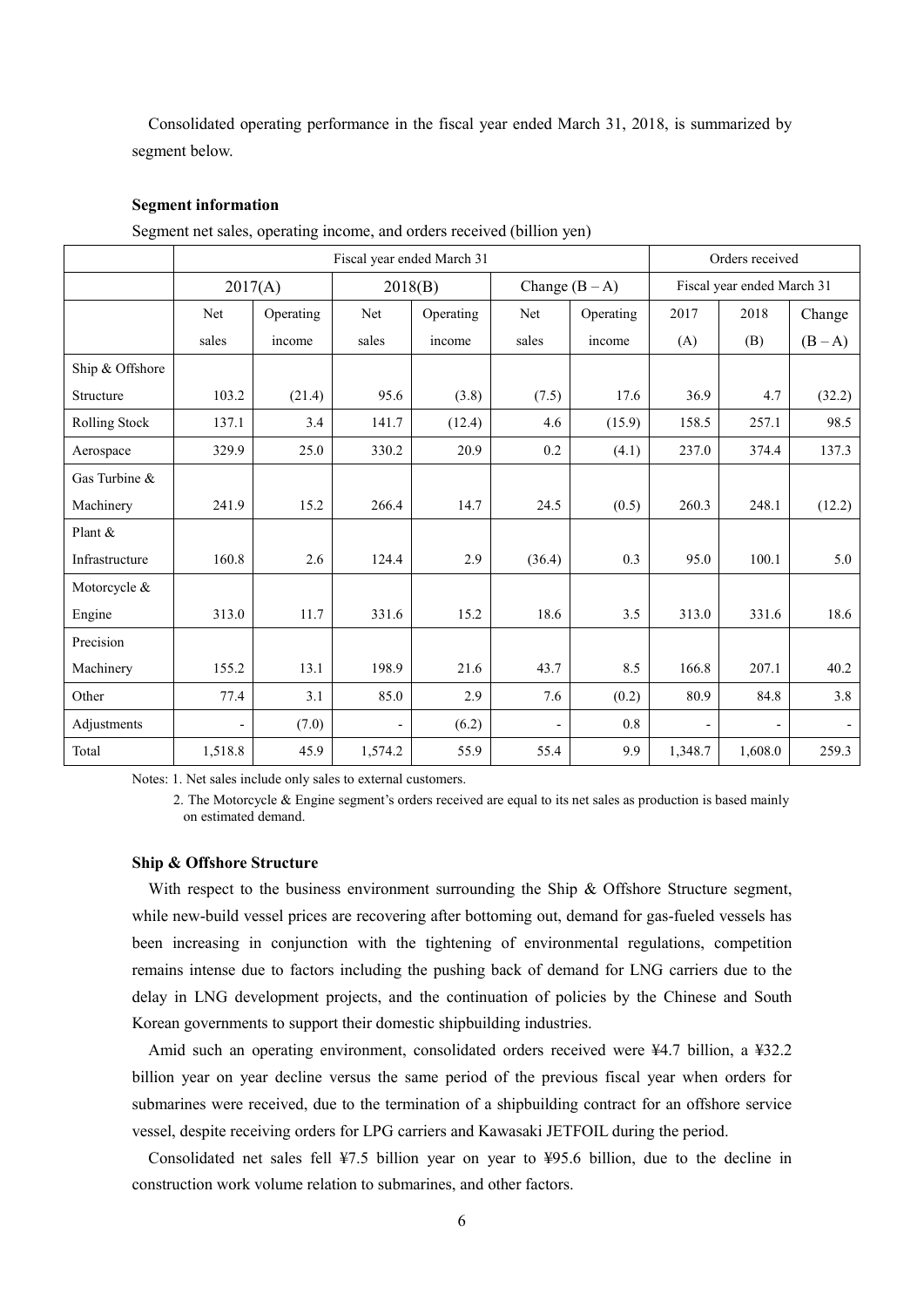Consolidated operating loss was ¥3.8 billion, a ¥17.6 billion improvement from the same period of the previous fiscal year, when additional allowance for doubtful receivables was posted and there was an increase in provision for losses on construction contracts.

# **Rolling Stock**

With respect to the business environment surrounding the Rolling Stock segment, there continues to be stable demand in Japan for the replacement of aging railcars. In North America, while there have been some changes to railcar order plans in the New York area, which is the core market, demand for new and replacement railcars have been increasing. Meanwhile, in Asia, demand in emerging markets is increasing in tandem with the Japanese government's efforts to promote infrastructure-related exports.

Amid such an operating environment, consolidated orders received rose by ¥98.5 billion versus the same period of the previous fiscal year, when rolling stock for a domestic subway and other orders were received, to ¥257.1 billion, due to receiving large-scale orders, such an order received for new generation subway cars for New York City Transit, and an order received for rolling stock for a high-speed railway (MRT) in Bangladesh.

Consolidated net sales increased ¥4.6 billion year on year to ¥141.7 billion, due to the increase of sales in the domestic market, despite a decline of overseas sales such as in North America, Asia and other countries.

Operating income declined ¥15.9 billion year on year to an operating loss of ¥12.4 billion, due to a provision for losses on construction contracts for passenger railcars for the Long Island Railroad in the U.S., expenses for replacing the N700 series Shinkansen bogie frame, and other factors.

#### **Aerospace**

Concerning the business environment surrounding the Aerospace segment, there is a certain level of demand from the Ministry of Defense in Japan amid the tight defense budget, while demand for new and replacement commercial aircraft is increasing in conjunction with the rise in the number of air passengers.

Amid such an operating environment, consolidated orders received increased ¥137.3 billion year on year to ¥374.4 billion due to remains for a high level of demand of component parts for commercial aircraft in addition to the increase of the demand from the Ministry of Defense.

Consolidated net sales increased ¥0.2 billion year on year to ¥330.2 billion, due to the increase in sales to the Ministry of Defense and other factors, despite the decline in sales of component parts for commercial aircraft.

Consolidated operating income fell ¥4.1 billion year on year to ¥20.9 billion, due to the decline in profitability of component parts for commercial aircraft, and other factors.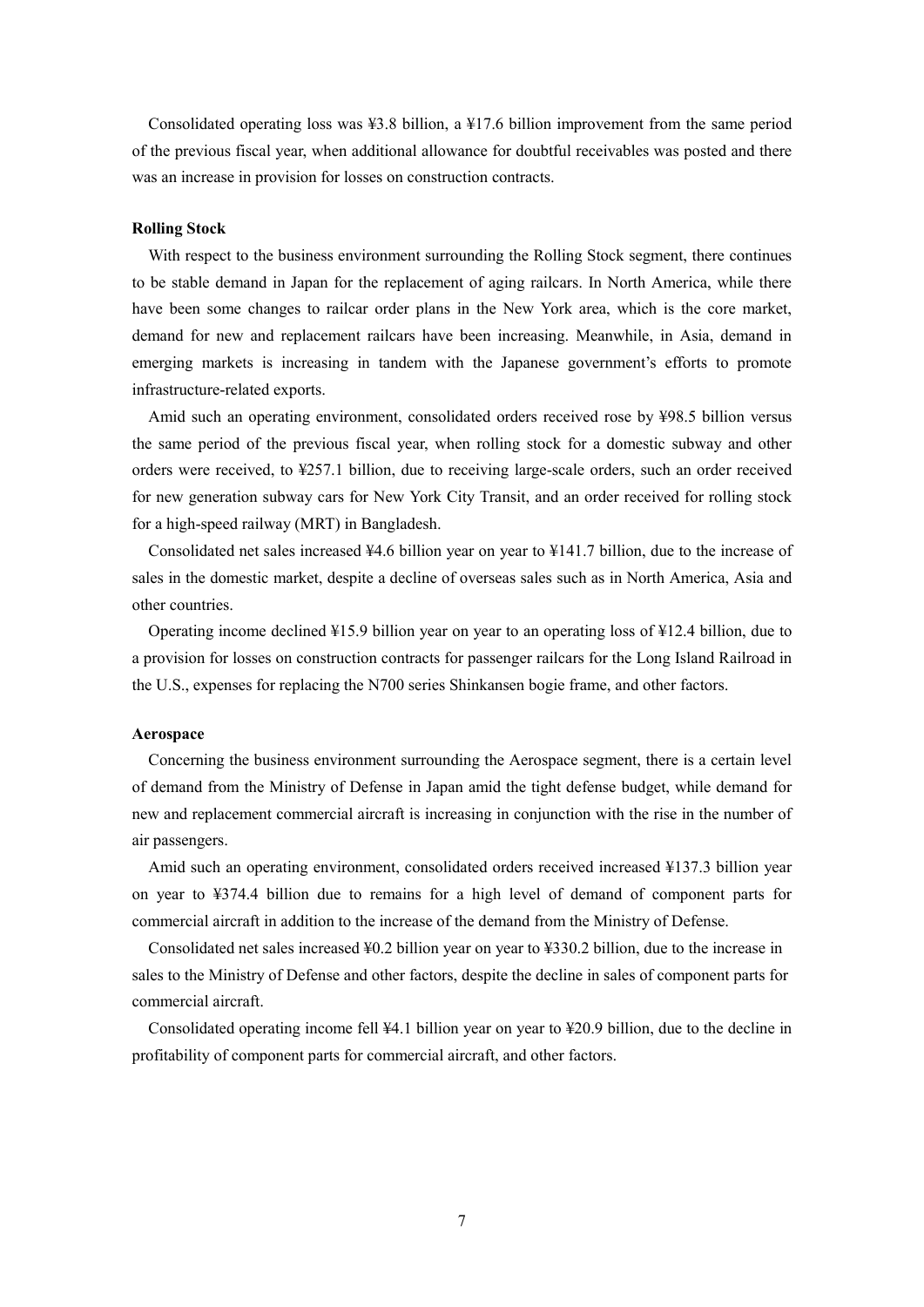#### **Gas Turbine & Machinery**

Concerning the business environment surrounding the Gas Turbine & Machinery segment, in the aircraft sector demand for aircraft engines is increasing due to growth in demand for commercial aircraft based on the increase in the number of air passengers. In the energy and environmental field, although there is large potential demand for distributed power sources in Japan, investment plans are slightly delayed in light of the liberalization of electricity. Meanwhile, overseas, demand for distributed power sources is increasing due to stronger interest in investment in the environment and energy conservation, among other factors.

Amid such an operating environment, consolidated orders received declined ¥12.2 billion year on year to ¥248.1 billion, due to the decline in gas engine power plants for the domestic market, and other factors.

Consolidated net sales increased ¥24.5 billion year on year to ¥266.4 billion, due to the increase in component parts of aircraft engines, and other factors.

Operating income was ¥14.7 billion, a ¥0.5 billion decrease compared to the previous fiscal year due to the decrease of highly profitable orders in energy segment, despite the sales increased.

#### **Plant & Infrastructure**

Regarding the business environment surrounding the Plant & Infrastructure segment, in addition to the recovery in resources development and oil and natural gas-related investment overseas due to the rise in crude oil prices, there is still demand for energy infrastructure maintenance in Asia. In Japan, there is ongoing demand for replacing aging facilities for refuse incineration plants and industrial machinery.

Amid such an operating environment, consolidated orders received increased ¥5.0 billion year on year to ¥100.1 billion, due to the increase in refuse incineration plants and operations, despite overseas orders decreasing.

Consolidated net sales fell ¥36.4 billion year on year to ¥124.4 billion, due to the decline in construction work volume on a chemical plant for an overseas market, and other factors.

Despite the drop in sales, operating income was ¥2.9 billion, a ¥0.3 billion increase compared to the previous year when there was an increase in provision for loss on construction contracts.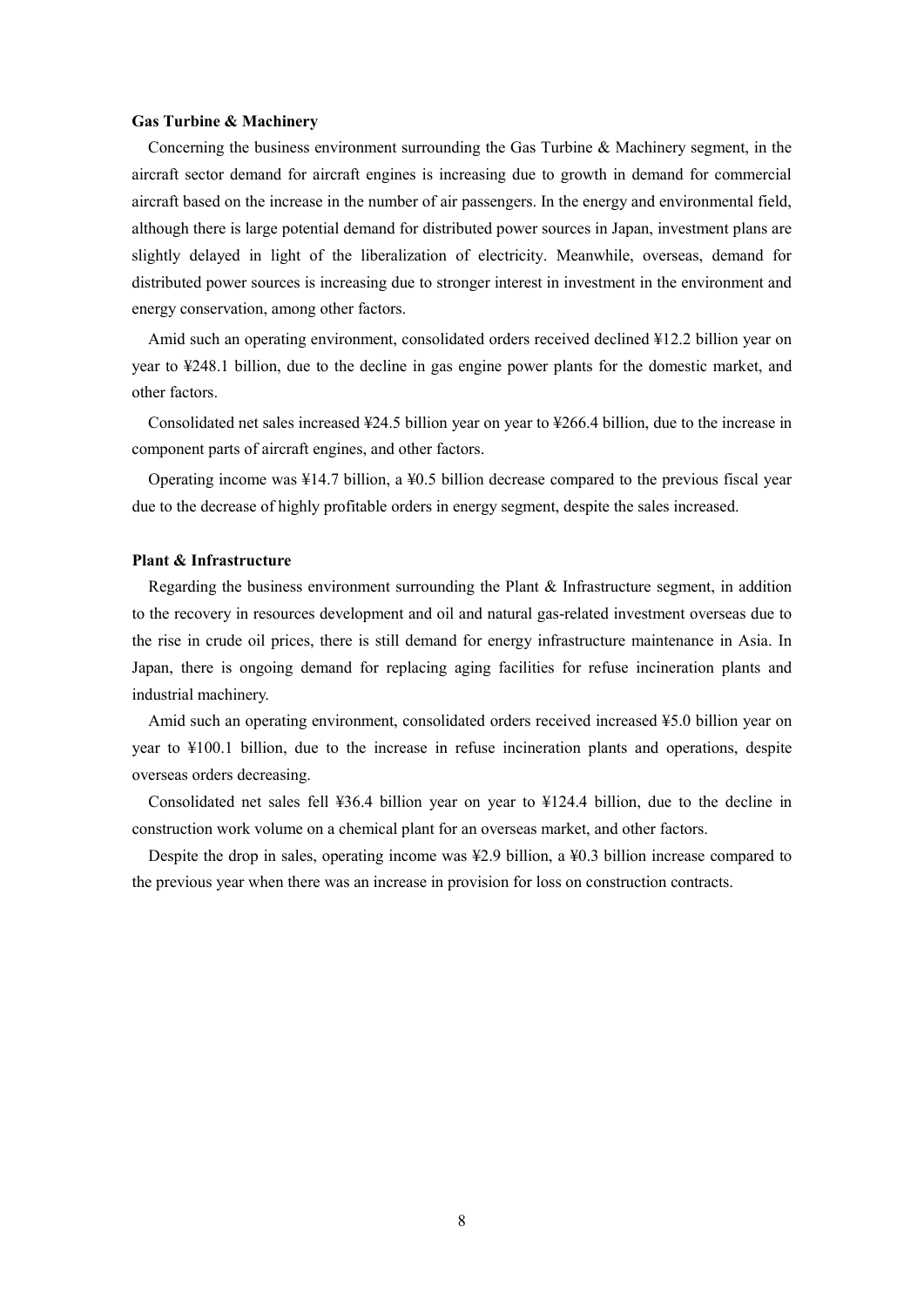#### **Motorcycle & Engine**

Regarding the business environment surrounding the Motorcycle & Engine segment, the modest growth in motorcycle markets in developed countries continues, and the decline in demand for motorcycles in emerging countries is signaling a bottoming out. With respect to utility vehicles, the market continues to grow stably mainly in North America, and the general-purpose engine market is also growing steadily.

Amid such an operating environment, consolidated net sales increased ¥18.6 billion year on year to ¥331.6 billion, due to the increase in motorcycles and vehicles for developed countries and general-purpose engines, despite the decline in motorcycles for emerging markets.

Consolidated operating income increased ¥3.5 billion year on year to ¥15.2 billion, due to the increase in sales.

#### **Precision Machinery**

With respect to the business environment surrounding the Precision Machinery segment, the construction machinery market is brisk, centered on robust demand for vigorous excavators in China, and our construction machinery manufacturers, which are our customers, are competing to increase production. As for robots, in addition to increased demand in the automotive and semiconductor fields, demand is growing due to the expansion of the application coverage of industrial robots caused by the shortage of workers.

Amid such an operating environment, consolidated orders received increased ¥40.2 billion year on year to ¥207.1 billion, due to the increase in hydraulic components for construction machinery and various industrial robots.

Consolidated net sales increased ¥43.7 billion year on year to ¥198.9 billion, due to an increase in sales of hydraulic components for construction machinery and various industrial robots.

Consolidated operating income increased ¥8.5 billion year on year to ¥21.6 billion, due to the increase in sales.

#### **Other Operations**

Consolidated net sales increased ¥7.6 billion year on year to ¥85.0 billion.

Consolidated net operating income decreased ¥0.2 billion year on year to ¥2.9 billion.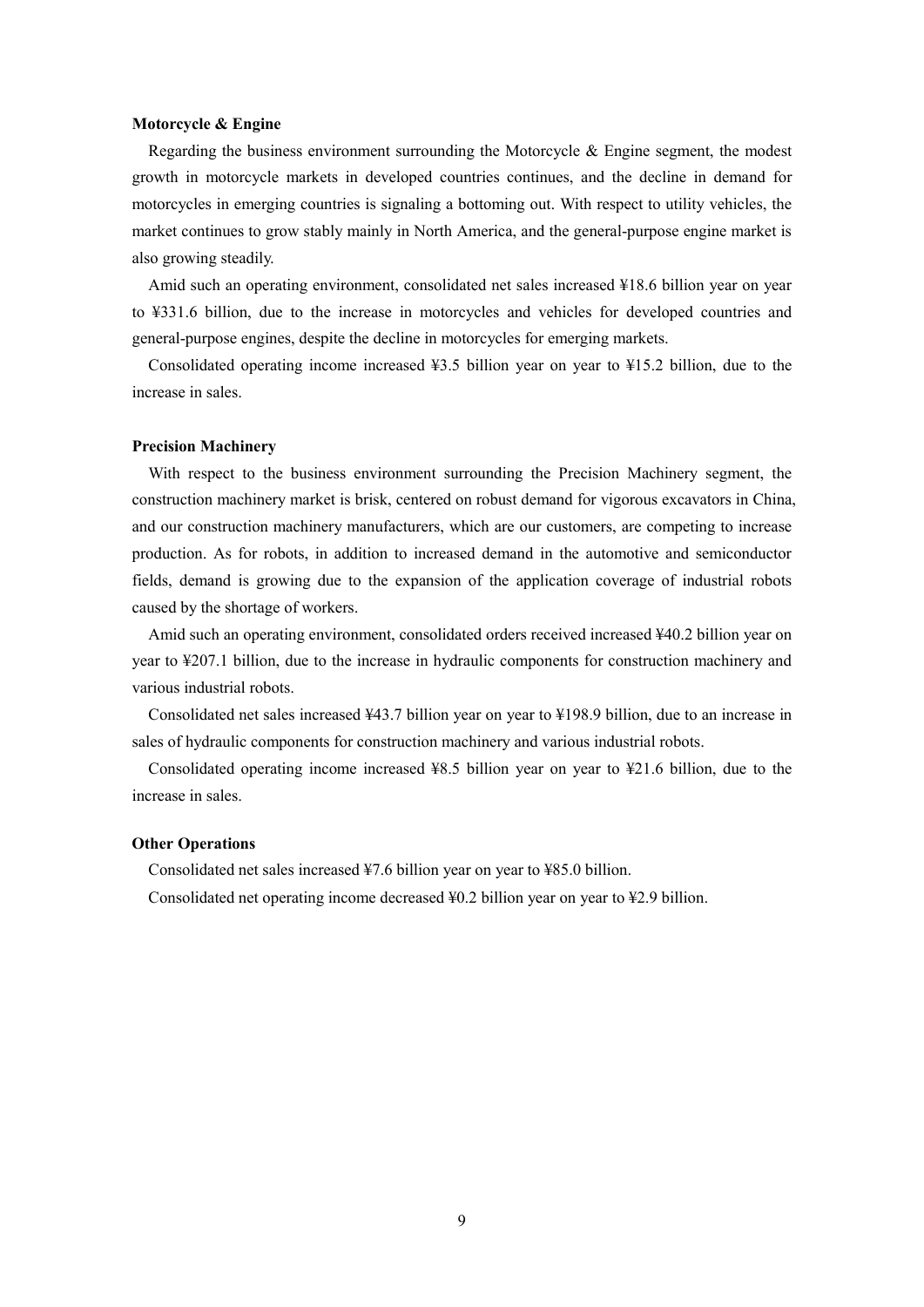# **(2) Consolidated financial condition**

# (i) Assets

Total assets at March 31, 2018, were ¥1,785.0 billion, ¥97.6 billion increase from March 31, 2017. Current assets increased ¥70.4 billion year on year to ¥1,148.3 billion, due to increasing of trade receivables. Fixed assets increased ¥27.1 billion year on year to ¥636.7 billion, primarily due to an increase in holdings of property, plant and equipment because of capital investment.

# (ii) Liabilities

Consolidated liabilities increased ¥67.6 year on year to ¥1,303.6 billion at March 31, 2018, due to the increasing of interest bearing liabilities such as Long-term debt and other factors. Interest bearing liabilities increased ¥45.9 billion year on year to ¥446.6 billion.

# (iii) Net assets

Consolidated net assets increased ¥30.0 billion year on year to ¥481.3 billion, as the increase due to the posting of net income attributable to owners of parent was partly offset by dividend payments and other factors.

# **(3) Cash flows**

# (i) Cash flows from operating activities

Operating activities provided net cash of ¥56.0 billion, a ¥37.4 billion decrease from the previous fiscal year. Major sources of operating cash flow included income before income taxes of ¥32.9 billion and depreciation and amortization of ¥56.1 billion. Major uses of operating cash flow included expenditure of ¥35.5 billion due to an increase in trade receivables and expenditure of ¥26.4 billion due to an increase in inventory asset.

#### (ii) Cash flows from investing activities

Investing activities used net cash of ¥80.5 billion which is ¥15.7 billion more than in the previous fiscal year, mainly due to requisition of property, plant and equipment, as well as intangible assets.

#### (iii) Cash flows from financing activities

Financing activities provided net cash of ¥37.7 billion which is ¥53.6 billion more than in the previous fiscal year when ¥15.8 billion was used. This was mainly due to an increase in proceeds due to a net increase in short-term debt, and the increase in proceeds from long-term debt.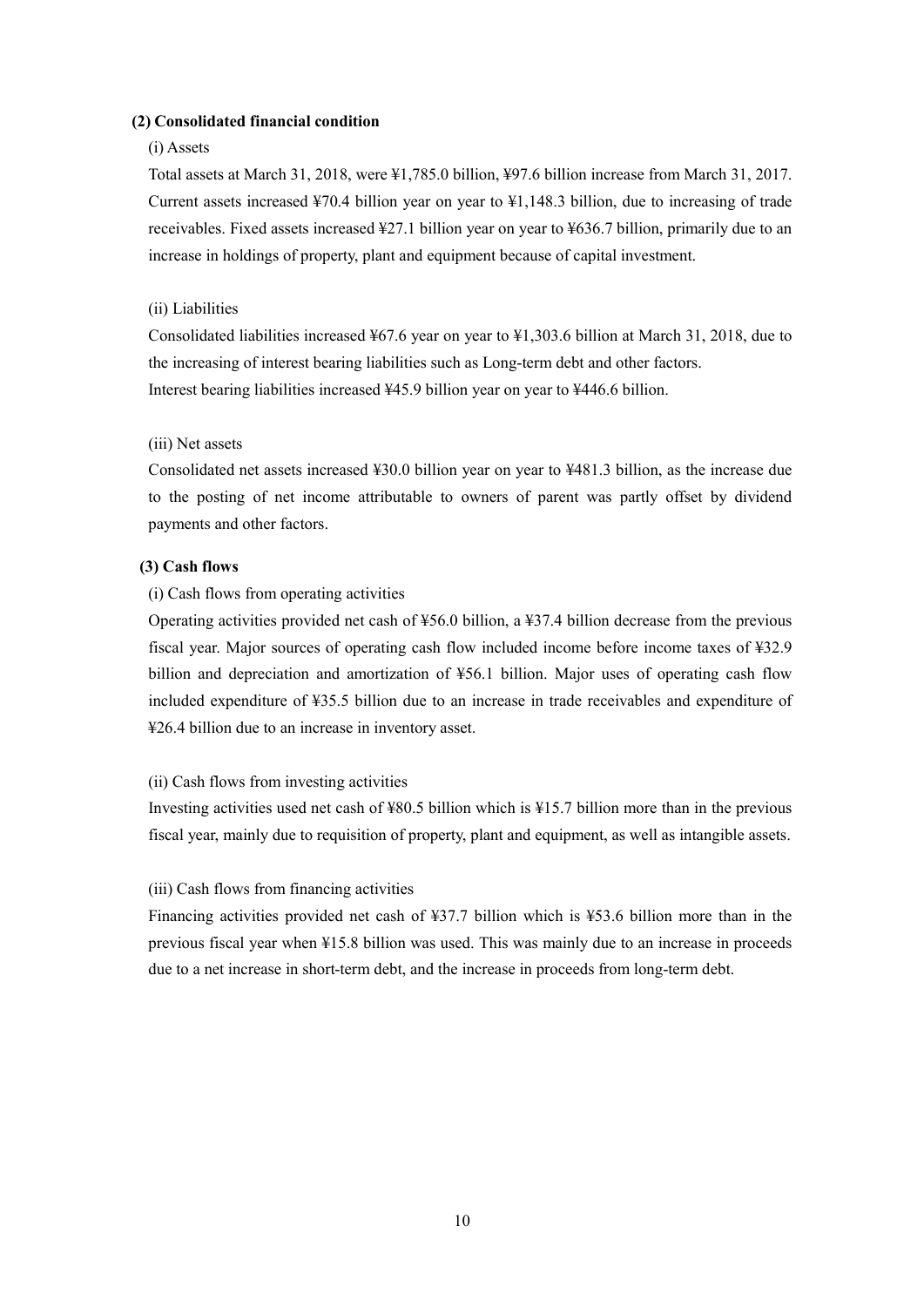#### **(4) Consolidated earnings outlook**

For the fiscal year ending March 31, 2019, we are expecting consolidated net sales of  $\frac{1}{2}1,650.0$ billion, a ¥75.8 billion year-on-year increase, due to expected increases mainly in the Precision Machinery & Robot and Energy System & Plant Engineering segment. In terms of profit, we are forecasting consolidated operating income of ¥75.0 billion, recurring profit of ¥70.0 billion, and net income attributable to owners of parent of ¥47.0 billion. Furthermore, we are expecting ROIC of 8.0% and ROE of 9.7%. These forecasts are based on the expectation for an increase in profits in conjunction with a rise in sales of Precision Machinery  $\&$  Robot segment, a recovery in Rolling Stock and Ship & Offshore Structure segment which posted a large loss in the previous fiscal year, and other factors, although we expect the yen to be stronger than in the previous fiscal year.

Consolidated orders received are expected to decrease ¥18.0 billion year on year to ¥1,590.0 billion.

Assumed exchange rates of ¥107/US\$ and ¥130/Euro were used for the above consolidated earnings outlook.

**Note:** The company will change its reportable segments to "Aerospace System", "Energy System & Plant Engineering", "Precision Machinery & Robot", "Ship & Offshore Structure", "Rolling Stock", "Motorcycle & Engine" and "Other" from the fiscal year ending March 31, 2019.

#### *Note regarding consolidated earnings outlook*

The above earnings outlook is based on information available at the time of preparation, and includes risks and uncertainties. We therefore discourage making investment decisions depending solely on this outlook. Please note that actual earnings may differ materially from this outlook, due to a variety of important factors stemming from changes in the external environment and/or the Company's internal environment. Important factors that impact actual operating performance include, but are not limited to, the economic situation surrounding the Company's scope of business, foreign exchange rates in particular the yen/dollar exchange rate, tax codes and other regulatory system-related issues.

#### **2. Basic rationale for selecting accounting standards**

In the near term, KHI Group plans to continue to use Japanese accounting standards to disclose consolidated financial statements. The Group will continue to study the possible adoption of IFRS from the standpoint of increasing corporate value over the medium- to long-term horizon as well as promoting constructive dialogue with investors, all while taking the situation surrounding the Group both in Japan and overseas into consideration.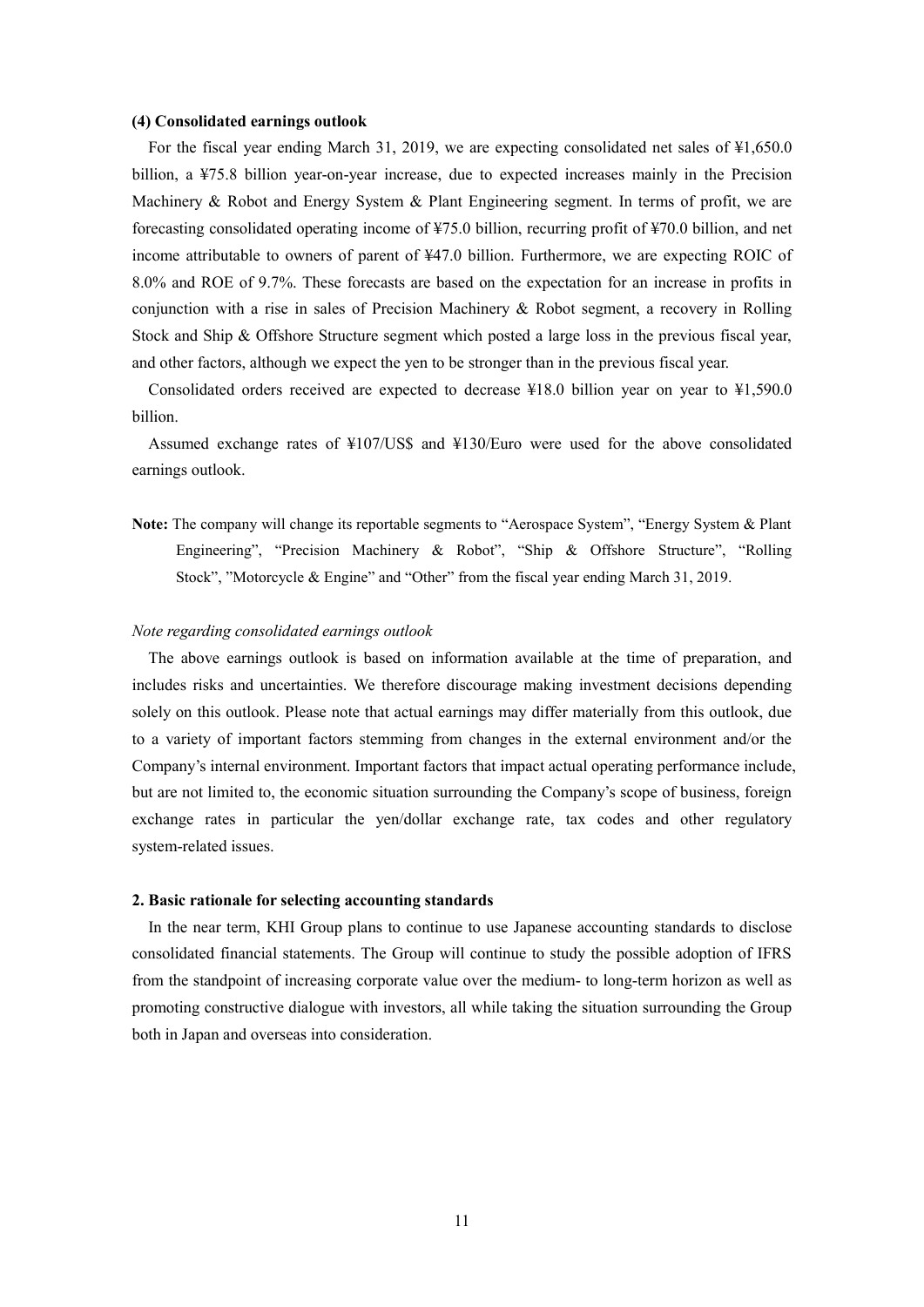# **3. Consolidated Financial Statements**

# **(1) Consolidated balance sheets**

| March 31                            |                     | Million yen |           |  |  |
|-------------------------------------|---------------------|-------------|-----------|--|--|
|                                     |                     | 2017        | 2018      |  |  |
| <b>Assets</b>                       |                     |             |           |  |  |
| Current assets                      |                     |             |           |  |  |
| Cash on hand and in banks           |                     | 55,388      | 70,632    |  |  |
| Trade receivables                   |                     | 444,633     | 470,110   |  |  |
| Merchandise and finished products   |                     | 49,850      | 62,385    |  |  |
| Work in process                     |                     | 323,433     | 326,459   |  |  |
| Raw materials and supplies          |                     | 111,577     | 115,893   |  |  |
| Deferred tax assets                 |                     | 26,566      | 32,546    |  |  |
| Other                               |                     | 68,978      | 72,542    |  |  |
| Allowance for doubtful receivables  |                     | (2, 593)    | (2, 247)  |  |  |
| Total current assets                |                     | 1,077,835   | 1,148,322 |  |  |
| <b>Fixed assets</b>                 |                     |             |           |  |  |
| Net property, plant and equipment   |                     |             |           |  |  |
| Buildings and structures,           |                     | 180,070     | 186,623   |  |  |
| Machinery and equipment,            |                     | 134,071     | 144,399   |  |  |
| Land                                |                     | 64,743      | 62,694    |  |  |
| Leased assets,                      |                     | 1,955       | 2,199     |  |  |
| Construction in progress            |                     | 21,133      | 25,724    |  |  |
| Other,                              |                     | 59,906      | 58,155    |  |  |
| Total property, plant and equipment |                     | 461,881     | 479,797   |  |  |
| Intangible assets                   |                     | 15,284      | 16,178    |  |  |
| Investments and other assets        |                     |             |           |  |  |
| Investments in securities           |                     | 13,917      | 14,798    |  |  |
| Net defined benefit assets          |                     | 86          | 88        |  |  |
| Deferred tax assets                 |                     | 36,499      | 37,086    |  |  |
| Other                               |                     | 96,585      | 92,441    |  |  |
| Allowance for doubtful receivables  |                     | (14, 727)   | (3,685)   |  |  |
| Total investments and other assets  |                     | 132,362     | 140,730   |  |  |
| Total fixed assets                  |                     | 609,527     | 636,705   |  |  |
|                                     | <b>Total assets</b> | 1,687,363   | 1,785,028 |  |  |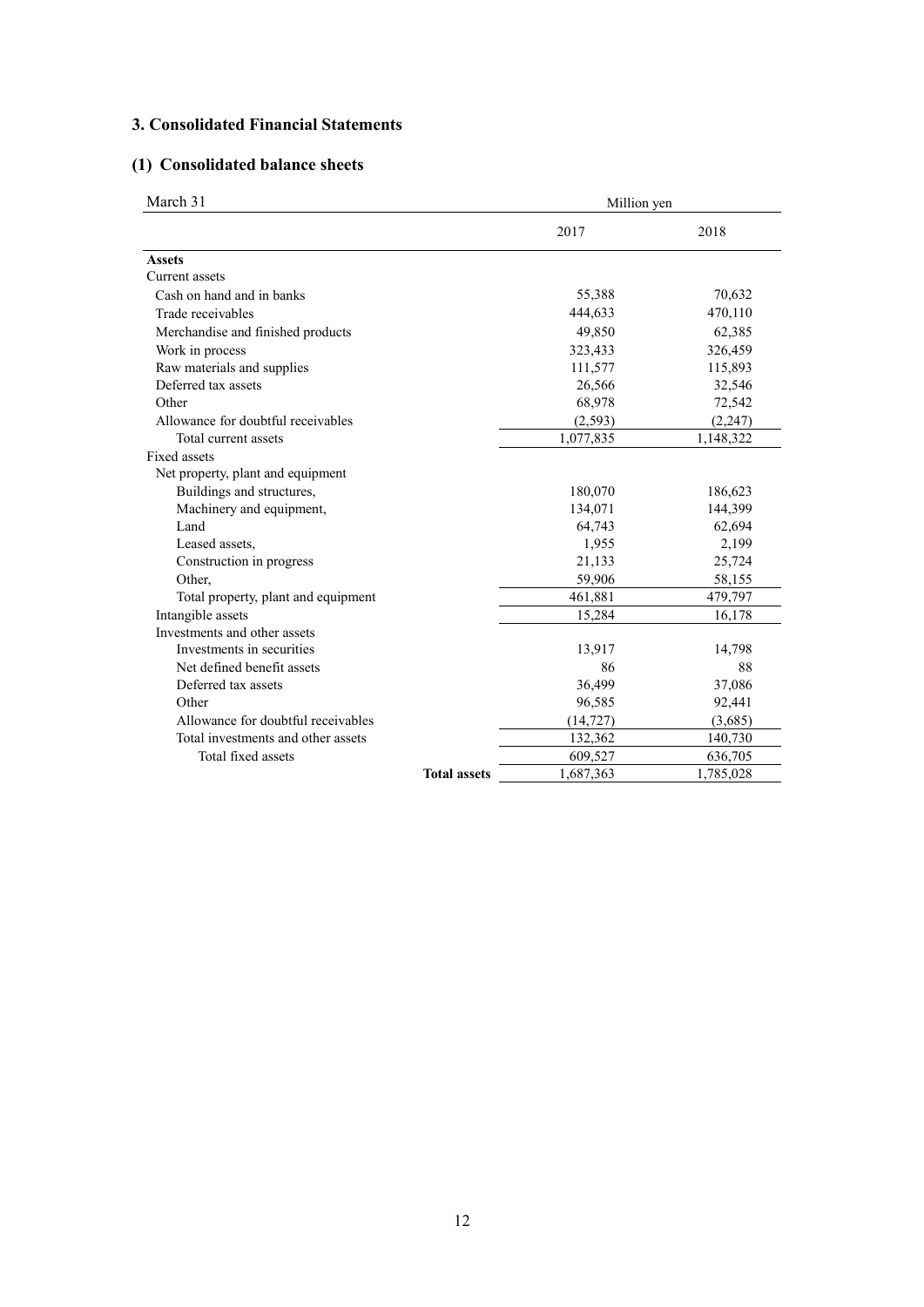| <b>Liabilities</b>                                      |           |           |
|---------------------------------------------------------|-----------|-----------|
| <b>Current</b> liabilities                              |           |           |
| Trade payables                                          | 240,572   | 245,398   |
| Electronically recorded obligations - operating         | 101,449   | 117,772   |
| Short-term debt                                         | 111,456   | 108,978   |
| Current portion of bonds                                | 10,000    | 20,000    |
| Lease obligations, current                              | 192       | 283       |
| Income taxes payable                                    | 4,295     | 6,042     |
| Deferred tax liabilities                                | 22        | 244       |
| Accrued bonuses                                         | 20,288    | 19,903    |
| Provision for product warranties                        | 12,175    | 13,000    |
| Provision for losses on construction contracts          | 18,103    | 18,258    |
| Advances from customers                                 | 205,871   | 194,306   |
| Other                                                   | 119,013   | 125,454   |
| Total current liabilities                               | 843,441   | 869,643   |
|                                                         |           |           |
| Long-term liabilities                                   |           |           |
| Bonds payable                                           | 130,000   | 130,000   |
| Long-term debt                                          | 147,492   | 185,685   |
| Lease obligations                                       | 1,550     | 1,697     |
| Deferred tax liabilities                                | 8,476     | 8,942     |
| Net defined benefit liability                           | 81,563    | 86,836    |
| Other                                                   | 23,511    | 20,837    |
| Total long-term liabilities                             | 392,594   | 433,999   |
| <b>Total liabilities</b>                                | 1,236,035 | 1,303,642 |
|                                                         |           |           |
| <b>Net assets</b>                                       |           |           |
| Shareholders' equity                                    |           |           |
| Common stock                                            | 104,484   | 104,484   |
| Capital surplus                                         | 54,393    | 54,573    |
| Retained earnings                                       | 287,448   | 308,010   |
| Treasury stock                                          | (96)      | (124)     |
| Total shareholders' equity                              | 446,230   | 466,944   |
| Accumulated other comprehensive income                  |           |           |
| Net unrealized gains (losses) on securities, net of tax | 3,232     | 3,526     |
| Deferred gains (losses) on hedges                       | (1,182)   | 403       |
| Foreign currency translation adjustments                | (341)     | 719       |
| Remeasurements of defined benefit plans                 | (10,692)  | (5, 532)  |
| Total accumulated other comprehensive income            | (8,983)   | (883)     |
| Non-controlling interests                               | 14,080    | 15,324    |
| <b>Total net assets</b>                                 | 451,327   | 481,386   |
| <b>Total liabilities and net assets</b>                 | 1,687,363 | 1,785,028 |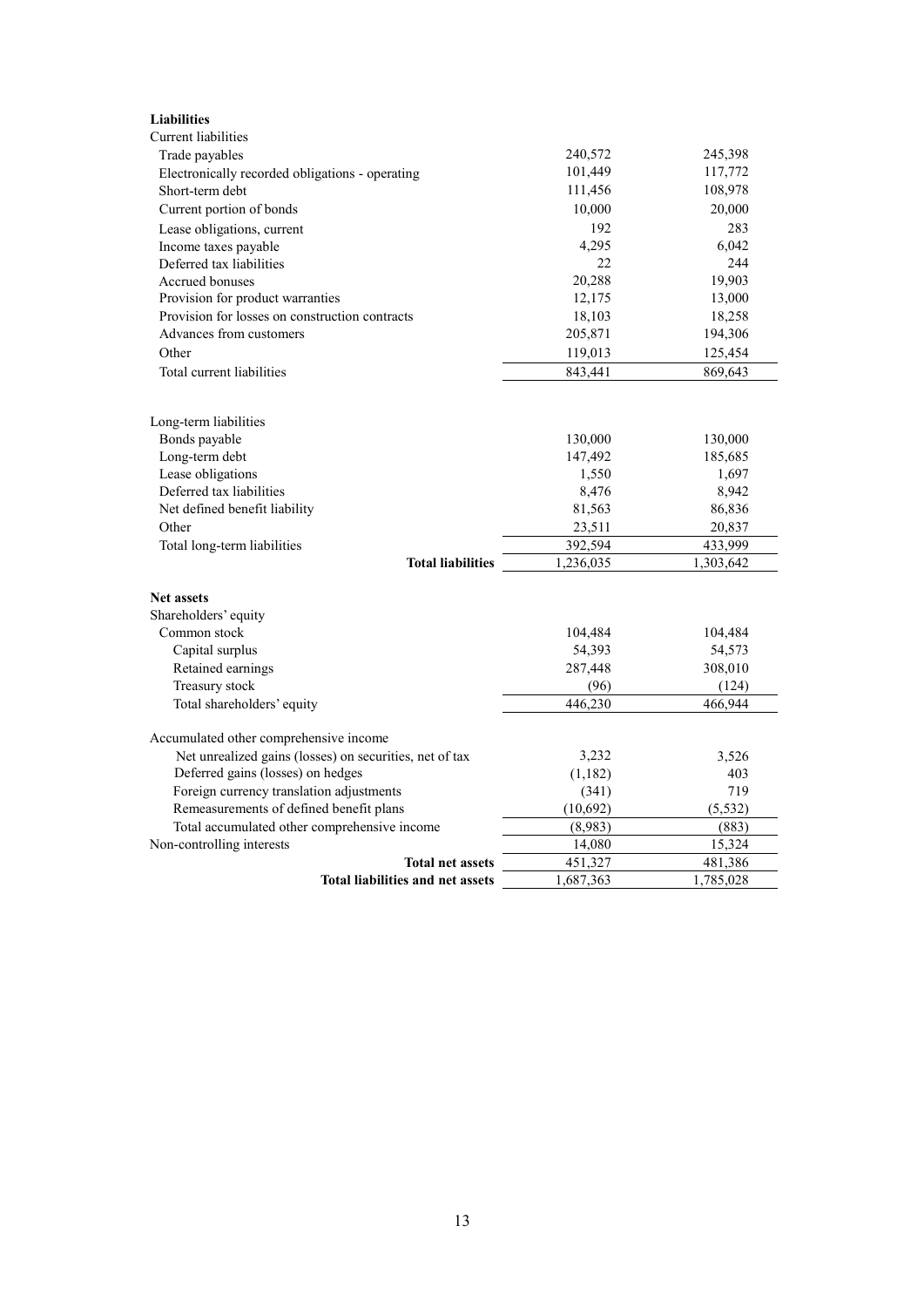# (**2) Consolidated statements of income and comprehensive income**

# **Consolidated statements of income**

| Years ended March 31                                                                     | Million yen |              |  |  |
|------------------------------------------------------------------------------------------|-------------|--------------|--|--|
|                                                                                          | 2017        | 2018         |  |  |
| Net sales                                                                                | 1,518,830   | 1,574,242    |  |  |
| Cost of sales                                                                            | 1,278,906   | 1,319,715    |  |  |
| Gross profit                                                                             | 239,923     | 254,527      |  |  |
| Selling, general and administrative expenses                                             |             |              |  |  |
| Salaries and benefits                                                                    | 51,436      | 52,502       |  |  |
| Advertising expenses                                                                     | 11,241      | 11,953       |  |  |
| R&D expenses                                                                             | 43,627      | 45,434       |  |  |
| Other                                                                                    | 87,657      | 88,712       |  |  |
| Total selling, general and administrative expenses                                       | 193,963     | 198,602      |  |  |
| Operating income                                                                         | 45,960      | 55,925       |  |  |
| Non-operating income                                                                     |             |              |  |  |
| Interest income                                                                          | 845         | 720          |  |  |
| Dividend income                                                                          | 254         | 291          |  |  |
| Equity in income of non-consolidated subsidiaries and affiliates                         | 5,537       | 4,492        |  |  |
| Other                                                                                    | 5,757       | 3,626        |  |  |
| Total non-operating income                                                               | 12,394      | 9,131        |  |  |
| Non-operating expenses                                                                   |             |              |  |  |
| Interest expense                                                                         | 2,859       | 2,794        |  |  |
| Foreign exchange losses                                                                  | 7,724       | 7,017        |  |  |
| Payments for contract adjustment for commercial aircraft jet                             |             |              |  |  |
| engines                                                                                  |             | $(*1)2,505$  |  |  |
| Other                                                                                    | 11,100      | 9,513        |  |  |
| Total non-operating expenses                                                             | 21,684      | 21,830       |  |  |
| Recurring profit                                                                         | 36,671      | 43,225       |  |  |
| Extraordinary income                                                                     |             |              |  |  |
| Gain on sale of fixed assets                                                             | $(*2)2,202$ | $(*2)2,606$  |  |  |
| Total extraordinary income                                                               | 2,202       | 2,606        |  |  |
| Extraordinary losses                                                                     |             |              |  |  |
| Losses from the termination of a shipbuilding contract for an<br>offshore service vessel |             | $(*3)12,833$ |  |  |
| Total extraordinary losses                                                               |             | 12,833       |  |  |
| Income before income taxes                                                               | 38,873      | 32,999       |  |  |
| Income taxes                                                                             |             |              |  |  |
| Current                                                                                  | 7,470       | 11,634       |  |  |
| Deferred                                                                                 | 3,477       | (9,982)      |  |  |
| Total income taxes                                                                       | 10,948      | 1,652        |  |  |
| Net income                                                                               | 27,925      | 31,347       |  |  |
| Net income attributable to non-controlling interests                                     | 1,721       | 2,431        |  |  |
| Net income attributable to owners of parent                                              | 26,204      | 28,915       |  |  |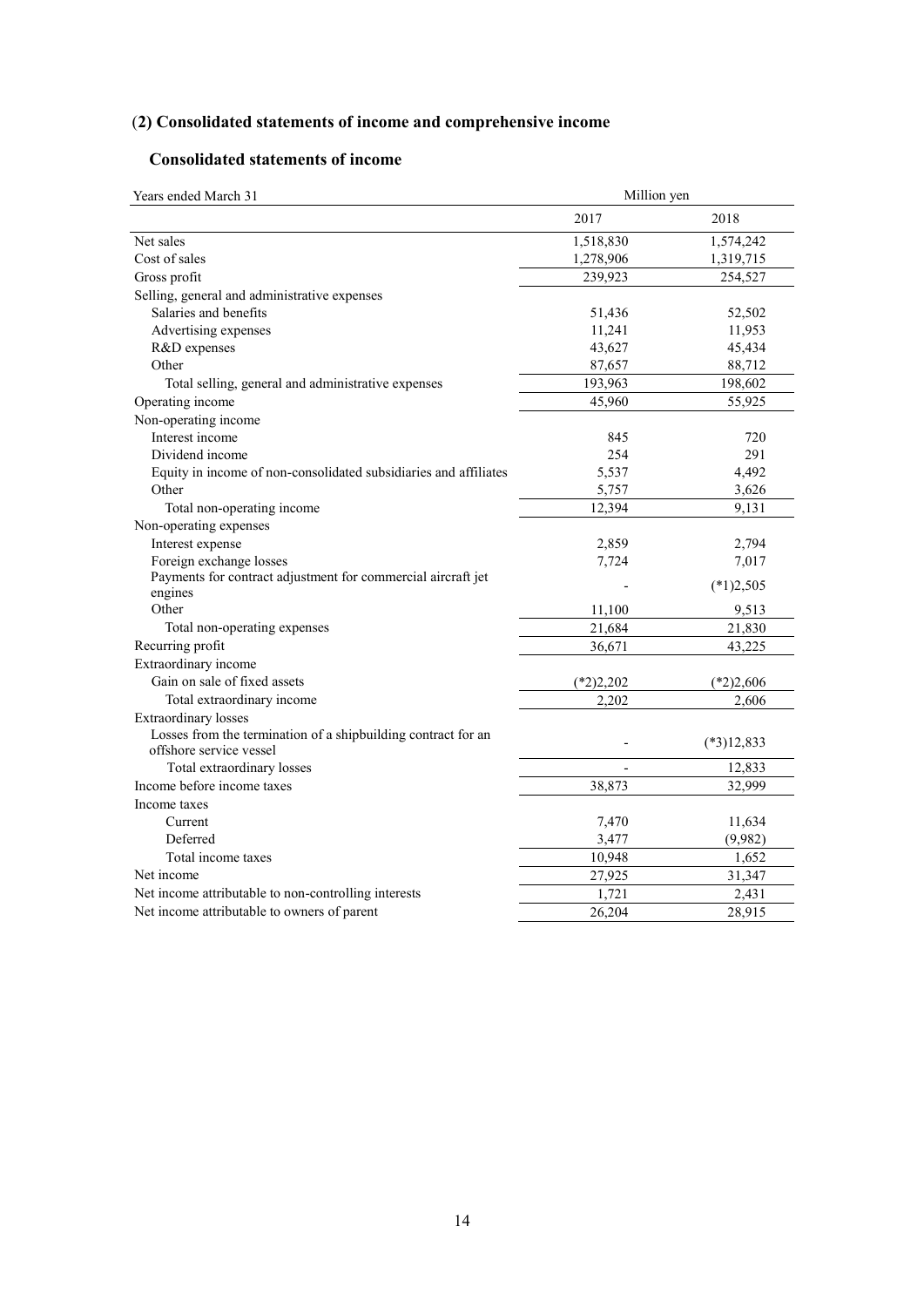# **Consolidated statements of comprehensive income**

| Years ended March 31                                                                 | Million yen |         |
|--------------------------------------------------------------------------------------|-------------|---------|
|                                                                                      | 2017        | 2018    |
| Net income                                                                           | 27,925      | 31,347  |
| Other comprehensive income                                                           |             |         |
| Net unrealized gains (losses) on securities                                          | 559         | 338     |
| Deferred gains (losses) on hedges                                                    | (1, 844)    | 1,616   |
| Foreign currency translation adjustments                                             | (3,742)     | (1,085) |
| Remeasurements of defined benefit plans                                              | 8,777       | 5,170   |
| Share of other comprehensive income of entities accounted for<br>using equity method | (6,340)     | 2,296   |
| Total other comprehensive income                                                     | (2,590)     | 8,336   |
| Comprehensive Income attributable to:                                                | 25,335      | 39,683  |
| Owners of parent                                                                     | 24,272      | 37,015  |
| Non-controlling interests                                                            | 1,062       | 2,668   |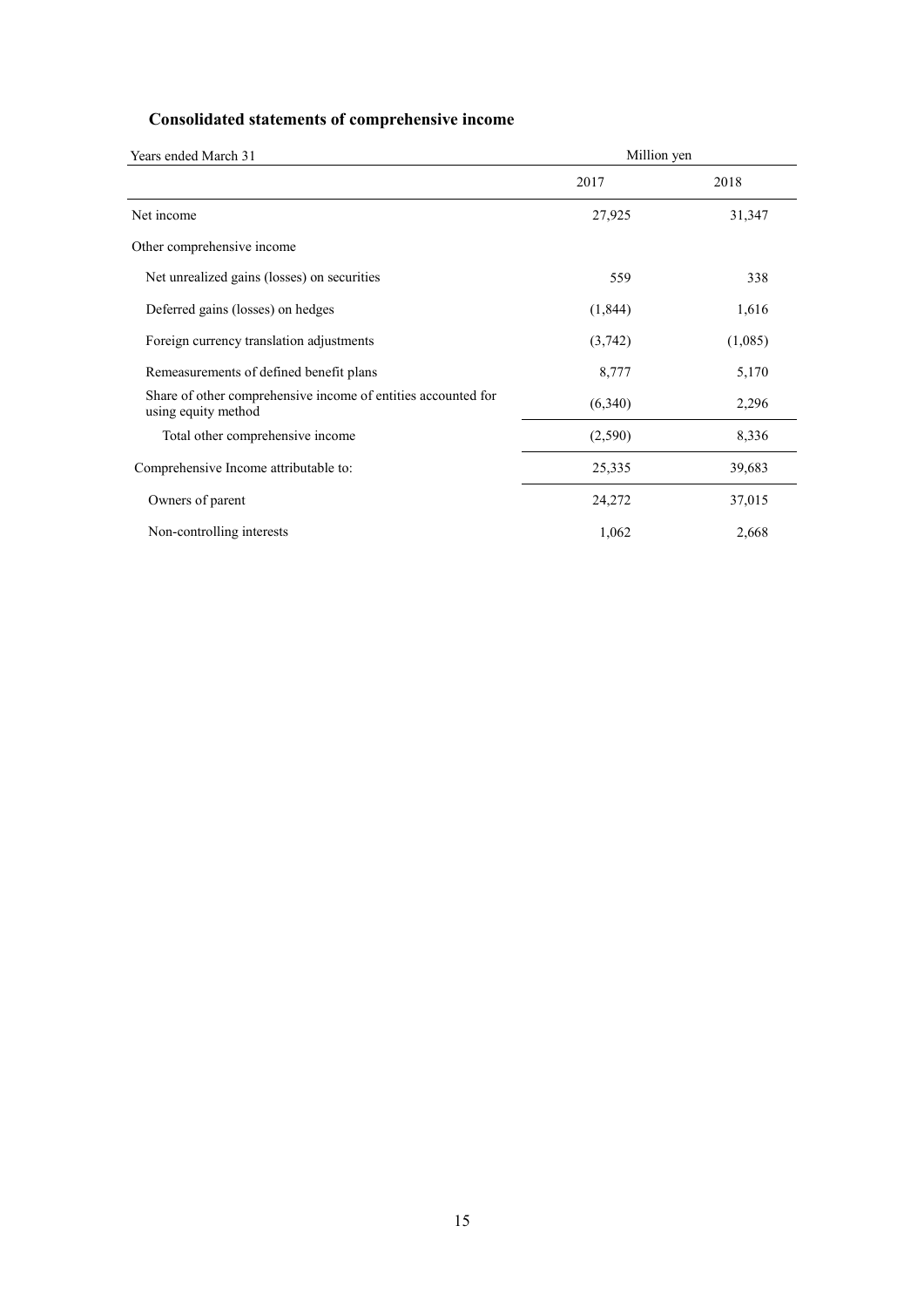# **(3) Consolidated statements of changes in net assets**

| Years ended March 31                          | Million yen  |          |  |  |
|-----------------------------------------------|--------------|----------|--|--|
|                                               | 2017         | 2018     |  |  |
| Shareholders' equity                          |              |          |  |  |
| Common stock                                  |              |          |  |  |
| Balance at end of previous year               | 104,484      | 104,484  |  |  |
| Total changes during the period               |              |          |  |  |
| Balance at end of year                        | 104,484      | 104,484  |  |  |
| Capital surplus                               |              |          |  |  |
| Balance at end of previous year               | 54,394       | 54,393   |  |  |
| Treasury stock disposed                       | (0)          | (0)      |  |  |
| Capital increase of consolidated subsidiaries |              | 179      |  |  |
| Total changes during the period               | (0)          | 179      |  |  |
| Balance at end of year                        | 54,393       | 54,573   |  |  |
| Retained earnings                             |              |          |  |  |
| Balance at end of previous year               | 279,627      | 287,448  |  |  |
| Changes during the period                     |              |          |  |  |
| Cash dividend                                 | (18, 376)    | (8, 352) |  |  |
| Net income attributable to owners of parent   | 26,204       | 28,915   |  |  |
| Change in the scope of consolidation          | (7)          |          |  |  |
| Total changes during the period               | 7,820        | 20,562   |  |  |
| Balance at end of year                        | 287,448      | 308,010  |  |  |
| Treasury stock                                |              |          |  |  |
| Balance at end of previous year               | (86)         | (96)     |  |  |
| Changes during the period                     |              |          |  |  |
| Treasury stock purchased                      | (10)         | (28)     |  |  |
| Treasury stock disposed                       | $\theta$     | $\theta$ |  |  |
| Total changes during the period               | (9)          | (27)     |  |  |
| Balance at end of year                        | (96)         | (124)    |  |  |
| Total shareholders' equity                    |              |          |  |  |
| Balance at end of previous year               | 438,419      | 446,230  |  |  |
| Changes during the period                     |              |          |  |  |
| Cash dividend                                 | (18, 376)    | (8,352)  |  |  |
| Net income attributable to owners of parent   | 26,204       | 28,915   |  |  |
| Change in the scope of consolidation          | (7)          |          |  |  |
| Treasury stock purchased                      | (10)         | (28)     |  |  |
| Treasury stock disposed                       | $\mathbf{0}$ | $\theta$ |  |  |
| Capital increase of consolidated subsidiaries |              | 179      |  |  |
| Total changes during the period               | 7,810        | 20,714   |  |  |
| Balance at end of year                        | 446,230      | 466,944  |  |  |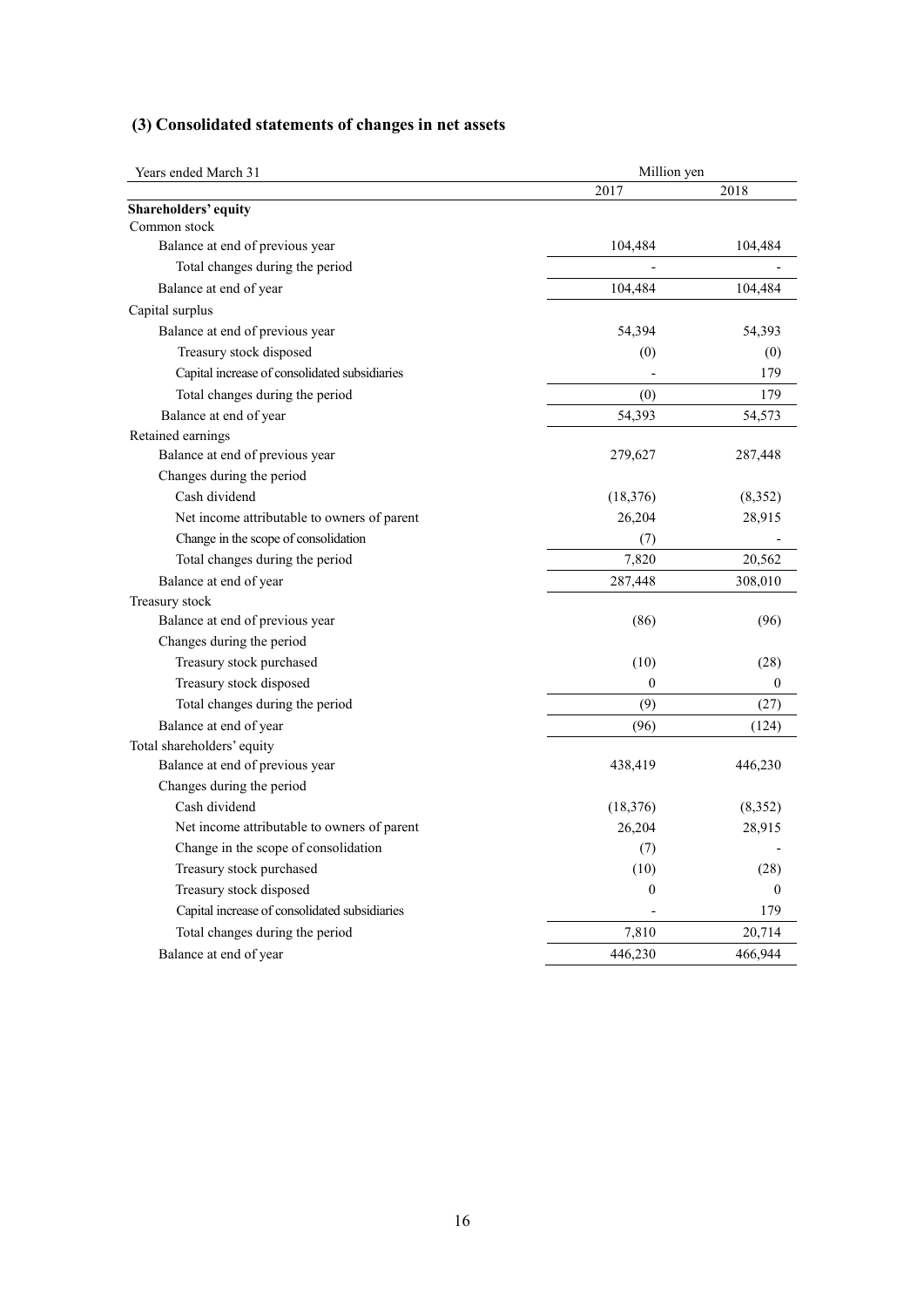| Comprehensive income                                 |           |          |
|------------------------------------------------------|-----------|----------|
| Net unrealized gain (loss) on securities             |           |          |
| Balance at end of previous year                      | 2,705     | 3,232    |
| Changes during the period                            |           |          |
| Net changes in items other than shareholder's equity | 527       | 293      |
| Total changes during the period                      | 527       | 293      |
| Balance at end of year                               | 3,232     | 3,526    |
| Deferred gains (losses) on hedges                    |           |          |
| Balance at end of previous year                      | 692       | (1,182)  |
| Changes during the period                            |           |          |
| Net changes in items other than shareholders' equity | (1, 874)  | 1,585    |
| Total changes during the period                      | (1, 874)  | 1,585    |
| Balance at end of year                               | (1,182)   | 403      |
| Foreign currency translation adjustments             |           |          |
| Balance at end of previous year                      | 8,990     | (341)    |
| Changes during the period                            |           |          |
| Net changes in items other than shareholders' equity | (9, 331)  | 1,060    |
| Total changes during the period                      | (9, 331)  | 1,060    |
| Balance at end of year                               | (341)     | 719      |
| Remeasurements of defined benefit plans              |           |          |
| Balance at end of previous year                      | (19, 439) | (10,692) |
| Changes during the period                            |           |          |
| Net changes in items other than shareholders' equity | 8,747     | 5,160    |
| Total changes during the period                      | 8,747     | 5,160    |
| Balance at end of year                               | (10,692)  | (5, 532) |
| Total comprehensive income                           |           |          |
| Balance at end of previous year                      | (7,051)   | (8,983)  |
| Changes during the period                            |           |          |
| Net changes in items other than shareholders' equity | (1, 931)  | 8,099    |
|                                                      |           |          |
| Total changes during the period                      | (1, 931)  | 8,099    |
| Balance at end of year                               | (8,983)   | (883)    |
| <b>Non-controlling interests</b>                     |           |          |
| Balance at end of previous year                      | 14,257    | 14,080   |
| Changes during the period                            |           |          |
| Net changes in items other than shareholders' equity | (176)     | 1,244    |
| Total changes during the period                      | (176)     | 1,244    |
| Balance at end of year                               | 14,080    | 15,324   |
| <b>Total net assets</b>                              |           |          |
| Balance at end of previous year                      | 445,625   | 451,327  |
| Changes during the period                            |           |          |
| Cash dividend                                        | (18, 376) | (8,352)  |
| Net income attributable to owners of parent (loss)   | 26,204    | 28,915   |
| Change in the scope of consolidation                 | (7)       |          |
| Treasury stock purchased                             | (10)      | (28)     |
| Treasury stock disposed                              | 0         | 0        |
| Capital increase of consolidated subsidiaries        |           | 179      |
| Net changes in items other than shareholders' equity | (2,108)   | 9,344    |
| Total changes during the period                      | 5,702     | 30,058   |
| Balance at end of year                               | 451,327   | 481,386  |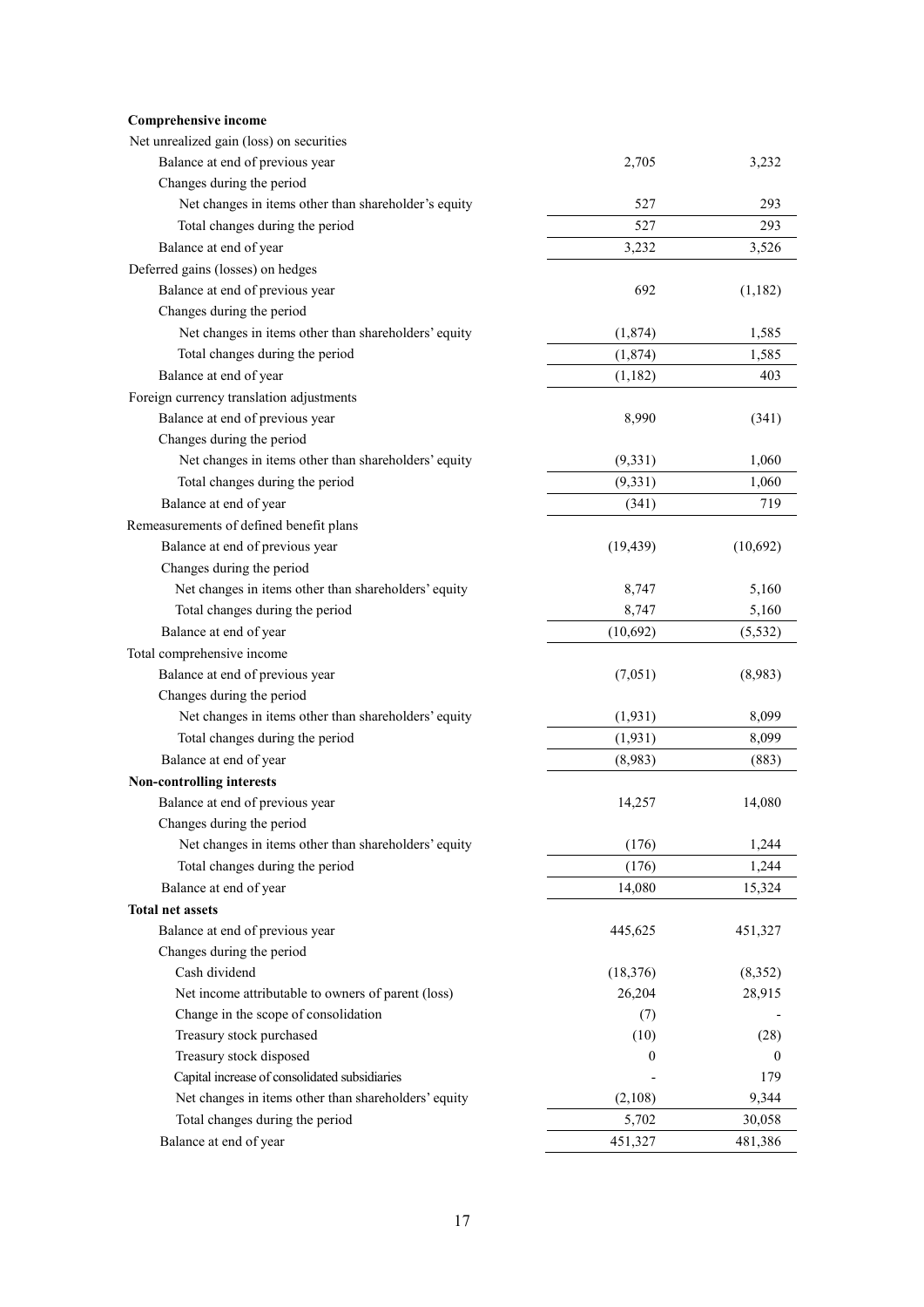# **(4) Consolidated statements of cash flows**

| Years ended March 31                                                                                | Million yen    |                   |  |  |
|-----------------------------------------------------------------------------------------------------|----------------|-------------------|--|--|
|                                                                                                     | 2017           | 2018              |  |  |
| Cash flows from operating activities                                                                |                |                   |  |  |
| Income before income taxes                                                                          | 38,873         | 32,999            |  |  |
| Depreciation and amortization                                                                       | 51,564         | 56,137            |  |  |
| Increase (decrease) in allowance for doubtful receivables                                           | 4,872          | 1,093             |  |  |
| Increase (decrease) in accrued bonuses                                                              | (4,852)        | (387)             |  |  |
| Increase (decrease) in provision for product warranties                                             | (385)          | 814               |  |  |
| Increase (decrease) in provision for losses on construction contracts                               | 10,185         | 11,029            |  |  |
| Increase (decrease) in net defined benefit liability                                                | 3,537          | 13,324            |  |  |
| Interest and dividend income                                                                        | (1,100)        | (1,011)           |  |  |
| Interest expense                                                                                    | 2,859          | 2,794             |  |  |
| Equity in income non-consolidated subsidiaries and affiliates                                       | (5, 537)       | (4, 492)          |  |  |
| (Gain) loss on sale of property, plant, and equipment                                               | (3,077)        | (2,606)           |  |  |
| Losses from the termination of a shipbuilding contract for an offshore                              |                |                   |  |  |
| service vessel                                                                                      |                | 12,833            |  |  |
| (Increase) decrease in trade receivables                                                            | (64, 605)      | (35,516)          |  |  |
| (Increase) decrease in inventories                                                                  | 7,453          | (26, 443)         |  |  |
| Increase (decrease) in trade payables                                                               | 20,743         | 21,569            |  |  |
| (Increase) decrease in advance payments                                                             | 7,838          | 6,103             |  |  |
| Increase (decrease) in advances from customers                                                      | 35,565         | (10,092)          |  |  |
| (Increase) decrease in other current assets                                                         | (1,272)        | (22, 937)         |  |  |
| Increase (decrease) in other current liabilities                                                    | 1,468          | 8,644             |  |  |
| Other                                                                                               | (558)          | (789)             |  |  |
| Subtotal                                                                                            | 103,572        | 63,066            |  |  |
| Cash received for interest and dividends                                                            | 5,870          | 4,166             |  |  |
| Cash paid for interest                                                                              | (2,827)        | (2,795)           |  |  |
| Cash paid for income taxes                                                                          | (13,100)       | (8,386)           |  |  |
| Net cash provided by operating activities                                                           | 93,514         | 56,050            |  |  |
| Cash flows from investing activities                                                                |                |                   |  |  |
| Acquisition of property, plant and equipment and intangible assets                                  | (69, 341)      | (82, 238)         |  |  |
| Proceeds from sales of property, plant and equipment and intangible                                 |                |                   |  |  |
| assets                                                                                              | 4,810          | 6,452             |  |  |
| Acquisition of investments in securities                                                            | (1,208)        | (512)             |  |  |
| Proceeds from sales of investments in securities                                                    | 1,841          | 342               |  |  |
| Purchase of stocks of subsidiaries and affiliates                                                   | (625)          | (3,408)           |  |  |
| Proceeds from sales of stocks of subsidiaries and affiliates                                        | 966            |                   |  |  |
| Other                                                                                               | (1,323)        | (1,226)           |  |  |
| Net cash used for investing activities                                                              | (64, 879)      | (80, 590)         |  |  |
| Cash flows from financing activities                                                                |                |                   |  |  |
| Increase (decrease) in short-term debt, net                                                         | (20, 843)      | 16,363            |  |  |
| Proceeds from long-term debt                                                                        | 31,734         | 64,363            |  |  |
| Repayment of long-term debt                                                                         | (16,946)       | (42, 694)         |  |  |
| Proceeds from issuance of bonds                                                                     | 20,000         | 20,000            |  |  |
| Redemption of bonds payable                                                                         | (10,000)       | (10,000)          |  |  |
| Cash dividends paid                                                                                 | (18, 351)      | (8,375)           |  |  |
| Cash dividends paid to non-controlling interests                                                    |                |                   |  |  |
| Other                                                                                               | (765)<br>(679) | (1, 433)<br>(454) |  |  |
|                                                                                                     |                |                   |  |  |
| Net cash used for financing activities                                                              | (15, 850)      | 37,770            |  |  |
| Effect of exchange rate changes                                                                     | 543            | 410               |  |  |
| Net increase (decrease) in cash and cash equivalents                                                | 13,327         | 13,640            |  |  |
| Cash and cash equivalents at beginning of period                                                    | 37,832         | 50,722            |  |  |
| Increase (decrease) in cash and cash equivalents resulting from change of<br>scope of consolidation | (438)          |                   |  |  |
| Cash and cash equivalents at end of period                                                          |                |                   |  |  |
|                                                                                                     | 50,722         | 64,362            |  |  |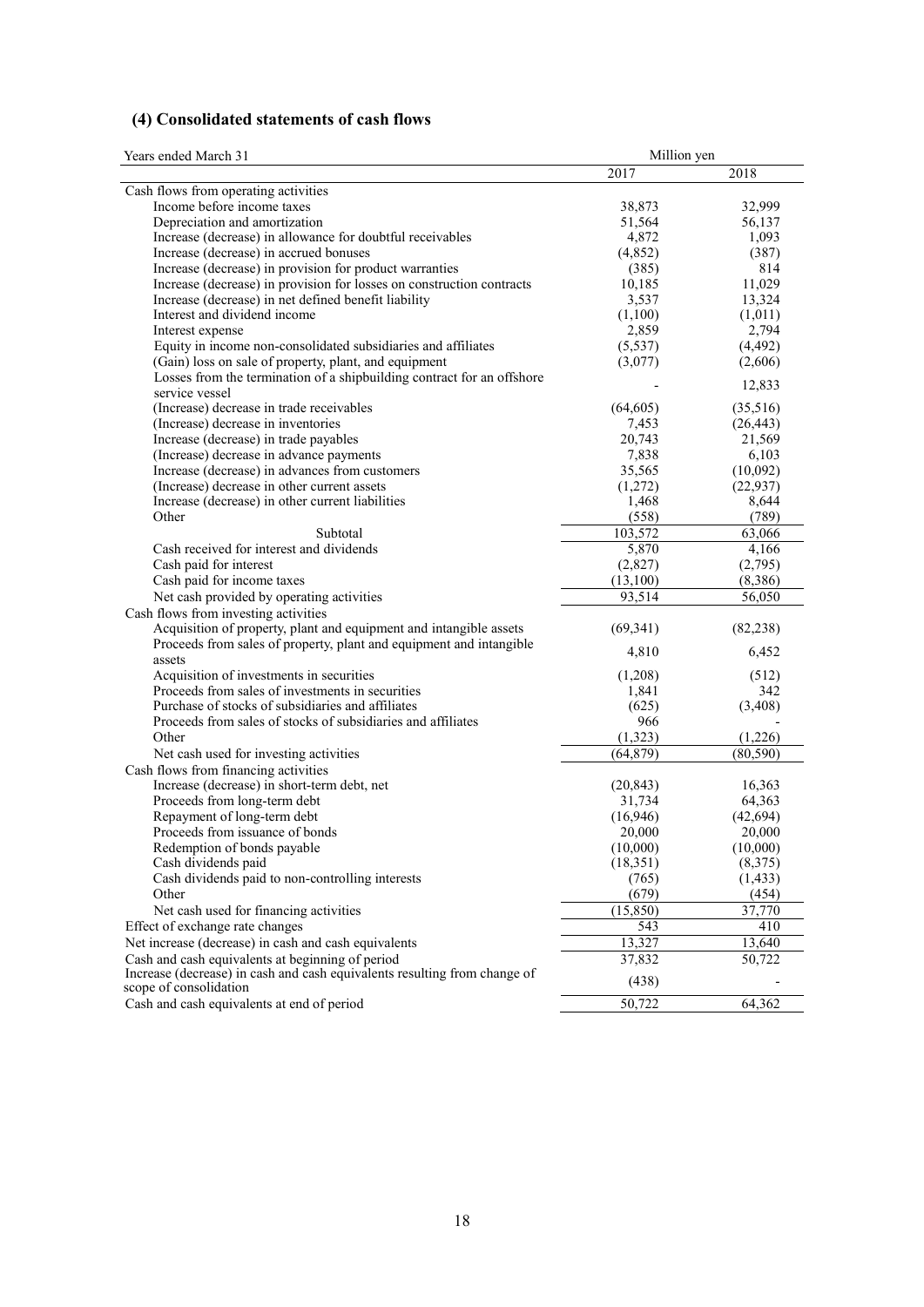#### **(5) Notes on financial statements**

*Notes on the going-concern assumption* 

Not applicable.

### *Related to consolidated statements of income*

(\*1) Payments for contract adjustment for commercial aircraft jet engines

Fiscal year ended March 31 2018 (April 1, 2017 – March 31, 2018)

The company faced one-time expenses in connection with contracts with customers relating to aircraft engine programs in which the company was participating. These expenses arose from the new requirement to allocate a portion of the engines planned to be delivered to customers for use as spare engines for operational supports. Accordingly, the company recorded these program expenses as non-operating expenses.

(\*2) Gain on sale of fixed assets

Fiscal year ended March 31, 2017 (April 1, 2016 – March 31, 2017)

Gain on sale of fixed assets occurred in relation to the sale of the land and building of the company's Tokyo office. The gain was mainly the sale of the land.

#### Fiscal year ended March 31, 2018 (April 1, 2017 – March 31, 2018)

Gain on sale of fixed assets occurred in relation to the sale of the land and building of the company-offered dormitory and houses. The gain was mainly the sale of the land.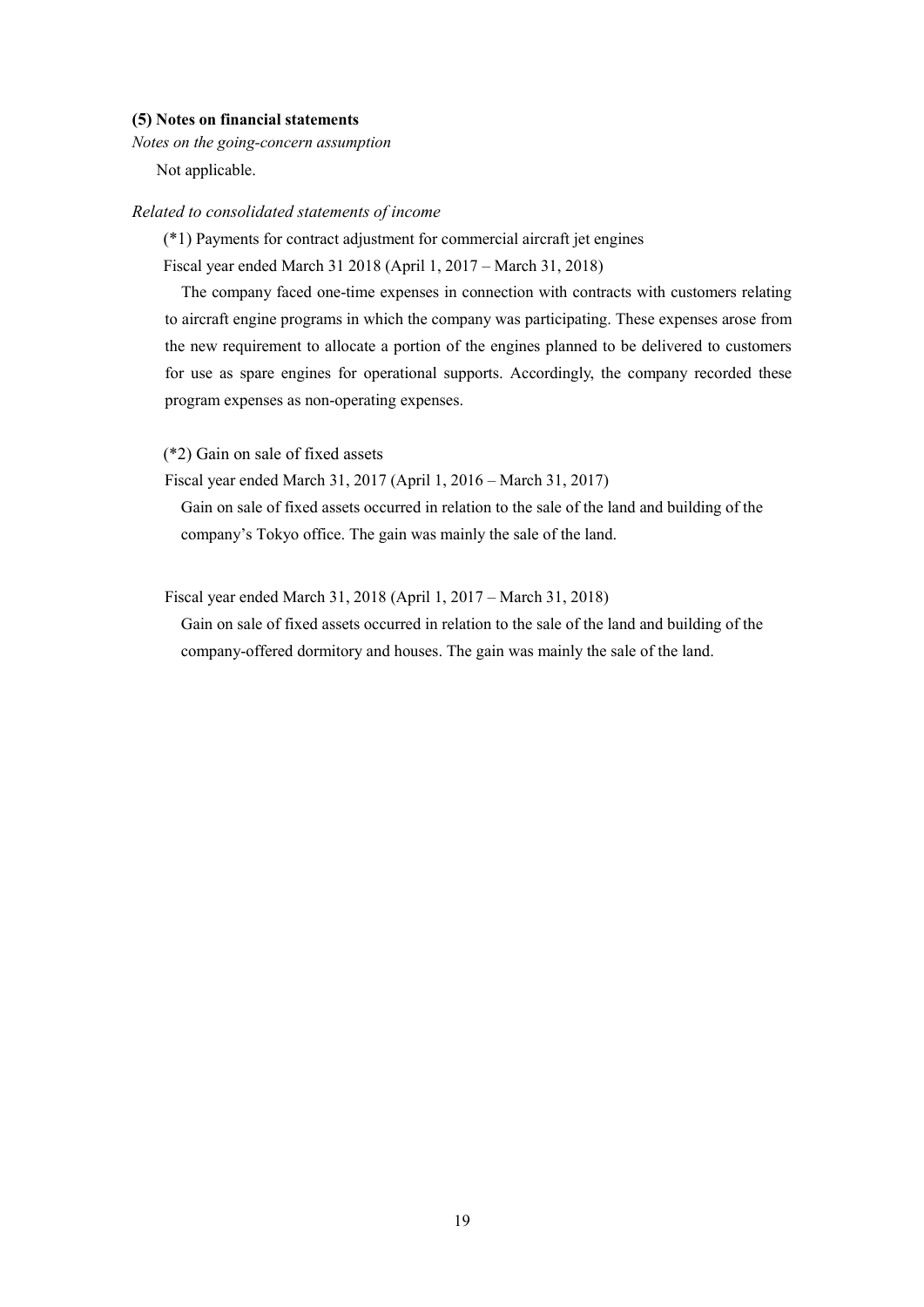(\*3) Losses from the termination of a shipbuilding contract for an offshore service vessel Fiscal year ended March 31, 2018 (April 1, 2017 – March 31, 2018)

These are losses in conjunction with the termination of a shipbuilding contract for an offshore service vessel (losses recognized on valuation of inventories and trade receivables, etc.)

(Additional information)

Concerning the posting of losses in conjunction with the termination of a shipbuilding contract for an offshore service vessel.

With the intention of entering the offshore development industry, which is a promising market over the medium to long term, in November 2013 the company entered into a shipbuilding agreement for an offshore service vessel (hereinafter, "vessel") with a subsidiary\* of Island Offshore Shipholding LP (hereinafter, "Island Offshore"). This was the first vessel of its type to be constructed by the company, and certain problems during the engineering stage arose along with an increase in materials costs and other issues.

Meanwhile, the stagnation in crude oil prices led to a very difficult business environment for offshore service providers in general ever since the order for this vessel was received, and Island Offshore negotiated financial restructuring with its banking partners since November 2016.

Given the above circumstances, the company proceeded cautiously, including temporarily suspending the construction of the vessel, while paying close attention to the progress of the financial restructuring of Island Offshore. During this time, the company was holding discussions with Island Offshore regarding the handling of the vessel. Based on the shared understanding that the environment surrounding the offshore service business remained challenging, and that uncertainty about the future would not be eliminated, the company and Island Offshore agreed to terminate the shipbuilding agreement, and the company therefore carried out the necessary accounting treatment.

\*Island Navigator I KS (100% subsidiary company of Island Offshore Shipholding LP)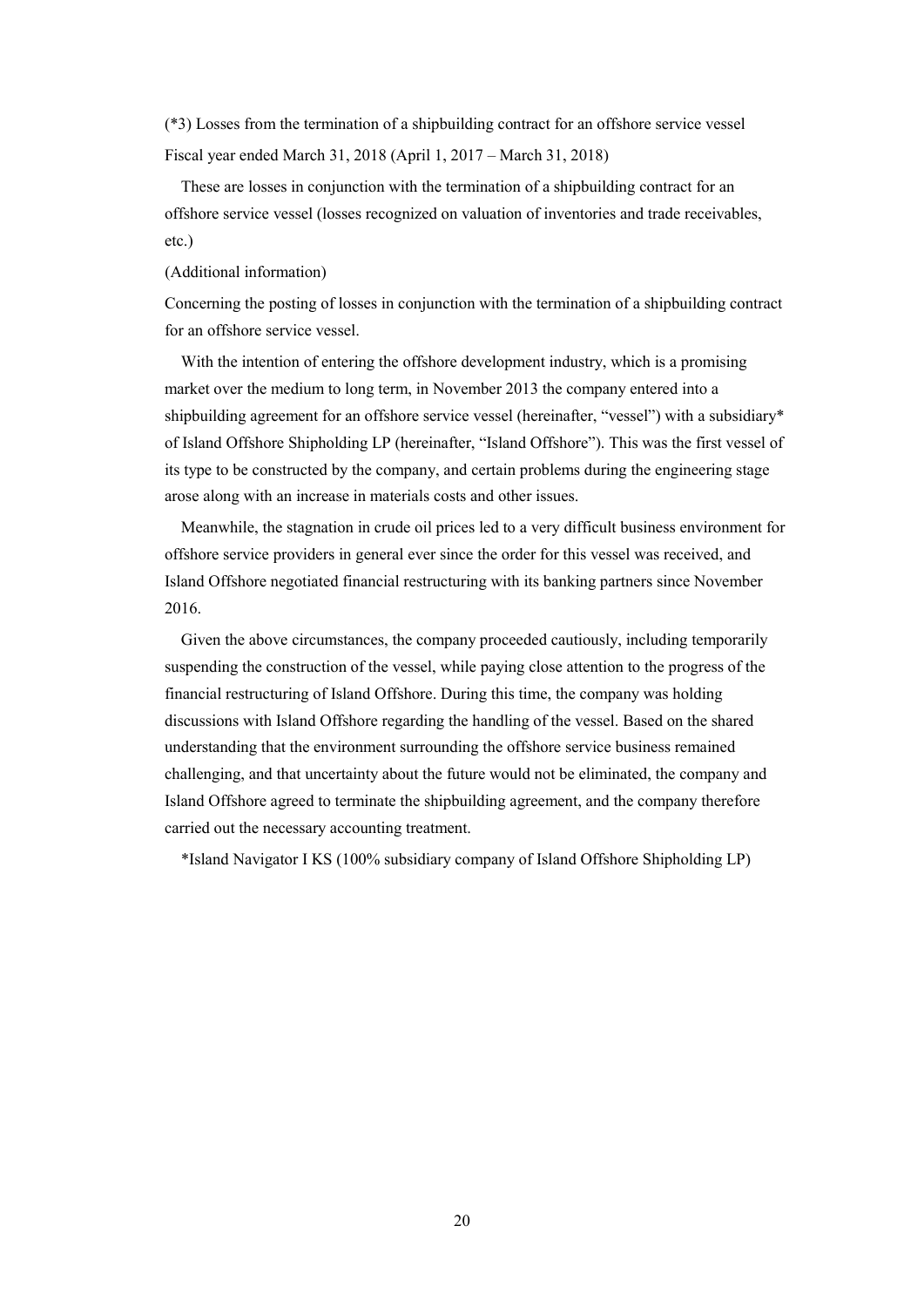#### *Segment information*

1. Overview of reportable segments

The Company's reportable segments are components of the company about which separate financial information is available. These segments are subject to periodic reviews by the Company's board of directors to decide how to allocate resources and assess performance. The Company's operations are divided into internal companies based on product categories. Certain authority is delegated to each of the internal companies, based on which they conduct businesses in Japan and overseas. The Company's operations are therefore segmented based on each internal company's product categories. The Company's eight reportable segments are the Ship & Offshore Structure segment, the Rolling Stock segment, the Aerospace segment, the Gas Turbine & Machinery segment, the Plant & Infrastructure segment, the Motorcycle & Engine segment, the Precision Machinery segment, and the Other segment.

| Industry segment               | Major products                                                                                                                                                  |
|--------------------------------|-----------------------------------------------------------------------------------------------------------------------------------------------------------------|
| Ship & Offshore<br>Structure   | Construction and sale of ships and other vessels, etc.                                                                                                          |
| Rolling Stock                  | Production and sale of rolling stock, snow plows, etc.                                                                                                          |
| Aerospace                      | Production and sale of aircraft, etc.                                                                                                                           |
| Gas Turbines $\&$<br>Machinery | Production and sale of jet engines, general-purpose gas turbine<br>generators, prime movers, etc.                                                               |
| Plant & Infrastructure         | Production and sale of industrial equipment, boilers, environmental<br>equipment, steel structures, crushers, etc.                                              |
| Motorcycle & Engine            | Production and sale of motorcycles, all-terrain vehicles (ATV), utility<br>vehicles, personal watercraft ("JET SKI"), general-purpose gasoline<br>engines, etc. |
| Precision Machinery            | Production and sale of industrial hydraulic products, industrial robots, etc.                                                                                   |
| Other                          | commercial activities, sales/order agency and intermediary activities,<br>administration of welfare facilities, etc.                                            |

Main segment businesses are listed below.

2. Method for calculating sales, profit/loss, assets, liabilities, and other items for reportable segments The accounting methods applied to the reported business segments generally follow the accounting policies used to prepare the consolidated financial statements. The income of reporting segments is based on operating income. Inter-segment earnings and transfers are based on market prices.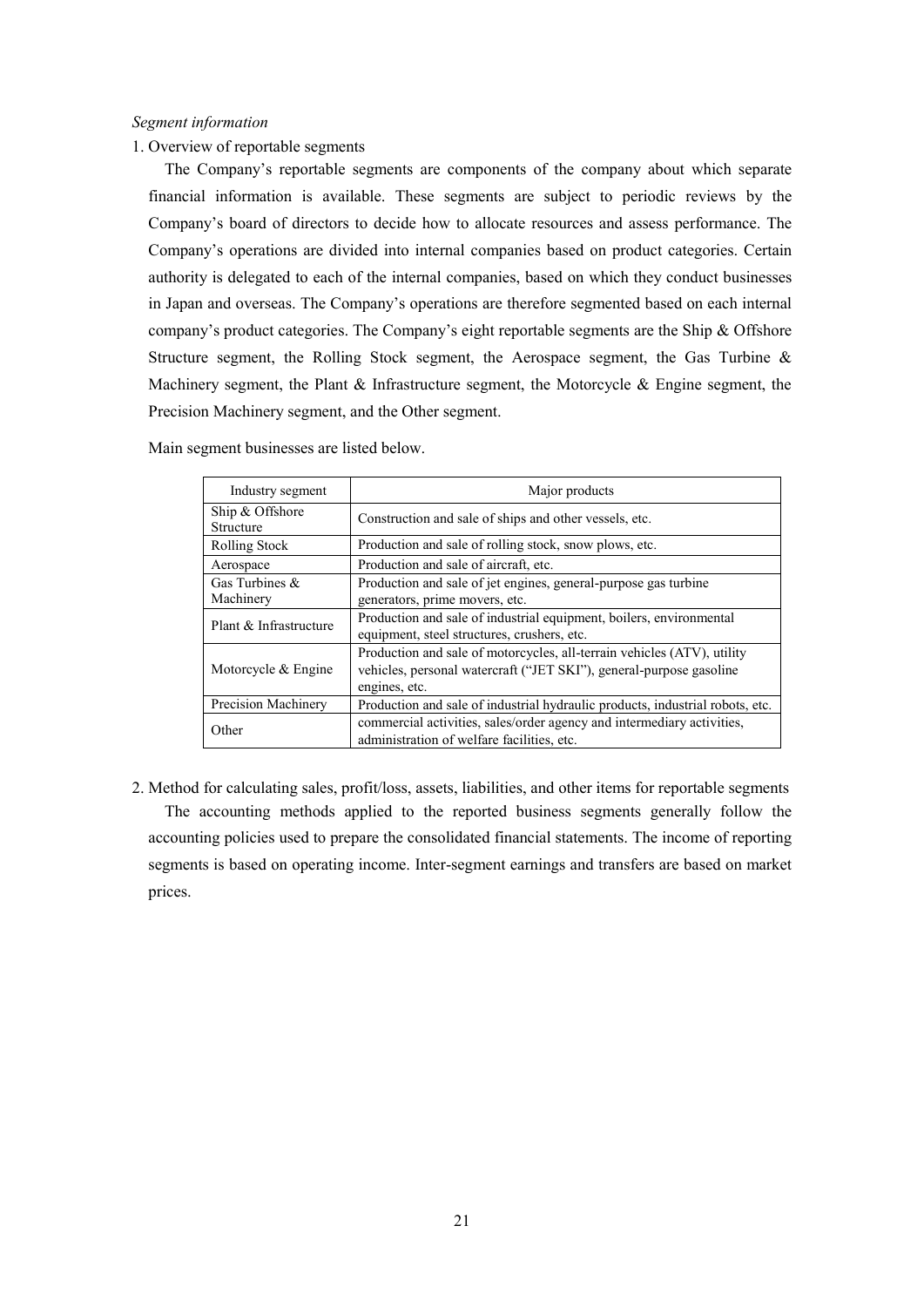# 3. Sales, income (loss), assets, liabilities, and other items by reportable segment

Fiscal year ended March 31, 2017 (April 1, 2016 – March 31, 2017)

| (Million yen)                |                |                                      |           |                                            |                   |                               |                                               |                                                                    |  |  |
|------------------------------|----------------|--------------------------------------|-----------|--------------------------------------------|-------------------|-------------------------------|-----------------------------------------------|--------------------------------------------------------------------|--|--|
|                              |                | <b>Sales</b>                         |           |                                            |                   | Other items                   |                                               |                                                                    |  |  |
|                              | External sales | Intersegment<br>sales or<br>transfer | Total     | Segment<br><i>ncome</i><br>$(\text{loss})$ | Segment<br>assets | Depreciation/<br>amortization | Investment in<br>equity-<br>method affiliates | Increase in<br>property, plant<br>and equipment<br>and intangibles |  |  |
| Ship & Offshore<br>Structure | 103,204        | 2,447                                | 105,651   | (21, 423)                                  | 168,577           | 1,277                         | 47,643                                        | 3,705                                                              |  |  |
| Rolling Stock                | 137,159        | 75                                   | 137,235   | 3,485                                      | 164,412           | 2,626                         | 129                                           | 2,728                                                              |  |  |
| Aerospace                    | 329,915        | 1,614                                | 331,530   | 25,034                                     | 433,241           | 15,022                        |                                               | 33,273                                                             |  |  |
| Gas Turbines<br>& Machinery  | 241,953        | 12,823                               | 254,776   | 15,294                                     | 347,453           | 4,764                         |                                               | 8,944                                                              |  |  |
| Plant $\&$<br>Infrastructure | 160,877        | 7,928                                | 168,806   | 2,610                                      | 119,157           | 1,456                         | 16,899                                        | 2,207                                                              |  |  |
| Motorcycle &<br>Engine       | 313,030        | 682                                  | 313,713   | 11,749                                     | 243,412           | 13,139                        | 1,350                                         | 18,292                                                             |  |  |
| Precision<br>Machinery       | 155,278        | 15,872                               | 171,151   | 13,104                                     | 157,501           | 6,471                         | 297                                           | 7,227                                                              |  |  |
| Other<br>Operations          | 77,410         | 40,041                               | 117,452   | 3,137                                      | 86,465            | 1,672                         | 3,173                                         | 1,174                                                              |  |  |
| Total                        | 1,518,830      | 81,486                               | 1,600,317 | 52,992                                     | 1,720,222         | 46,430                        | 69,493                                        | 77,553                                                             |  |  |
| Adjustments                  |                | (81, 486)                            | (81, 486) | (7,031)                                    | (32, 858)         | 5,134                         |                                               | 5,191                                                              |  |  |
| Consolidated<br>total        | 1,518,830      |                                      | 1,518,830 | 45,960                                     | 1,687,363         | 51,564                        | 69,493                                        | 82,744                                                             |  |  |

Fiscal year ended March 31, 2018 (April 1, 2017 – March 31, 2018)

|                                    |                |                                      |           |                                                           |           |                               |                                               | (Million yen)                                                      |  |
|------------------------------------|----------------|--------------------------------------|-----------|-----------------------------------------------------------|-----------|-------------------------------|-----------------------------------------------|--------------------------------------------------------------------|--|
|                                    | <b>Sales</b>   |                                      |           |                                                           |           | Other items                   |                                               |                                                                    |  |
|                                    | External sales | Intersegment<br>sales or<br>transfer | Total     | Segment<br>Segment<br>income<br>assets<br>$(\text{loss})$ |           | Depreciation/<br>amortization | Investment in<br>equity-<br>method affiliates | Increase in<br>property, plant<br>and equipment<br>and intangibles |  |
| Ship & Offshore<br>Structure       | 95,610         | 3,786                                | 99,397    | (3,820)                                                   | 147,963   | 1,444                         | 49,749                                        | 4,774                                                              |  |
| Rolling Stock                      | 141,760        | 105                                  | 141,866   | (12, 438)                                                 | 180,792   | 2,567                         | 138                                           | 2,505                                                              |  |
| Aerospace                          | 330,211        | 1,829                                | 332,041   | 20,923                                                    | 424,109   | 17,484                        |                                               | 28,875                                                             |  |
| <b>Gas Turbines</b><br>& Machinery | 266,471        | 11,987                               | 278,458   | 14,703                                                    | 373,639   | 5,018                         |                                               | 7,785                                                              |  |
| Plant $&$<br>Infrastructure        | 124,465        | 11,023                               | 135,488   | 2,936                                                     | 136,130   | 1,508                         | 19,118                                        | 1,689                                                              |  |
| Motorcycle &<br>Engine             | 331,659        | 669                                  | 332,329   | 15,255                                                    | 266,550   | 14,163                        | 1,474                                         | 20,542                                                             |  |
| Precision<br>Machinery             | 198,996        | 15,890                               | 214,887   | 21,648                                                    | 188,155   | 7,165                         | 411                                           | 10,974                                                             |  |
| Other<br>Operations                | 85,066         | 41,507                               | 126,573   | 2,925                                                     | 85,061    | 1,579                         | 3,336                                         | 696                                                                |  |
| Total                              | 1,574,242      | 86,800                               | 1,661,042 | 62,132                                                    | 1,802,402 | 50,932                        | 74,228                                        | 77,844                                                             |  |
| Adjustments                        |                | (86, 800)                            | (86, 800) | (6,207)                                                   | (17, 374) | 5,205                         |                                               | 4,319                                                              |  |
| Consolidated<br>total              | 1,574,242      |                                      | 1,574,242 | 55,925                                                    | 1,785,028 | 56,137                        | 74,228                                        | 82,163                                                             |  |

Note: The company will change its reportable segments to "Aerospace System", "Energy System & Plant

Engineering", "Precision Machinery & Robot", "Ship & Offshore Structure", "Rolling Stock",

"Motorcycle & Engine" and "Other" from the fiscal year ending March 31, 2019.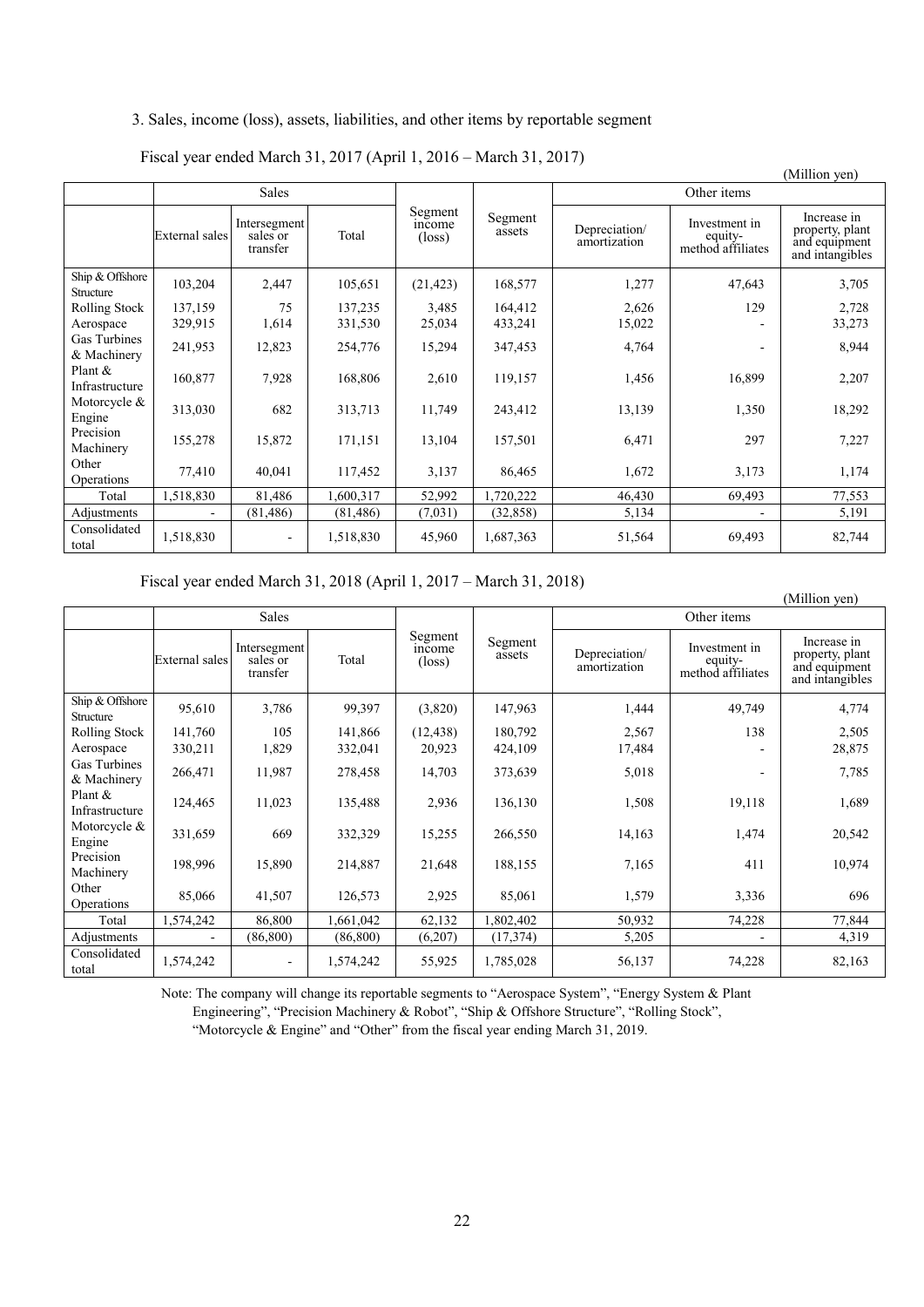4. Reconciliation and main components of difference between total for reportable segments and amounts on the consolidated financial statements

| Fiscal year ended March 31                                     | (Million yen)          |                        |
|----------------------------------------------------------------|------------------------|------------------------|
| <b>Sales</b>                                                   | 2017                   | 2018                   |
| Total for reportable segments<br>Intersegment transactions     | 1,600,317<br>(81, 486) | 1,661,042<br>(86, 800) |
| Net sales reported on the consolidated<br>financial statements | 1,518,830              | 1,574,242              |

| Fiscal year ended March 31                                      |         | (Million yen) |
|-----------------------------------------------------------------|---------|---------------|
| Income                                                          | 2017    | 2018          |
| Total for reportable segments                                   | 52,992  | 62,132        |
| Intersegment transactions                                       | (34)    | (95)          |
| Corporate expenses*                                             | (6.997) | (6,112)       |
| Operating income (loss) on consolidated<br>financial statements | 45.960  | 55,925        |

Note: Corporate expenses mainly comprise general and administrative expenses not attributed to reportable segments.

| Fiscal year ended March 31                           |           | (Million yen) |
|------------------------------------------------------|-----------|---------------|
| Assets                                               | 2017      | 2018          |
| Total for reportable segments                        | 1,720,222 | 1,802,402     |
| Intersegment transactions etc.                       | (80,391)  | (82, 213)     |
| Corporate assets shared by all segments*             | 47,532    | 64,838        |
| Total assets on consolidated financial<br>statements | 1,687,363 | 1,785,028     |

Note: Corporate assets shared by all segments mainly comprise fixed assets not attributed to reportable segments.

| Fiscal year ended March 31                                      |                                  |        |              |       |                                                                 | (Million yen) |
|-----------------------------------------------------------------|----------------------------------|--------|--------------|-------|-----------------------------------------------------------------|---------------|
| Other items                                                     | Total for reportable<br>segments |        | Adjustments* |       | Amounts reported on<br>the consolidated<br>financial statements |               |
|                                                                 | 2017                             | 2018   | 2017         | 2018  | 2017                                                            | 2018          |
| Depreciation/amortization                                       | 46,430                           | 50,932 | 5,134        | 5,205 | 51,564                                                          | 56,137        |
| Increase in property, plant<br>and equipment and<br>intangibles | 77,553                           | 77,844 | 5,191        | 4,319 | 82.744                                                          | 82,163        |

Note: Adjustments are mainly due to fixed assets not attributed to reportable segments.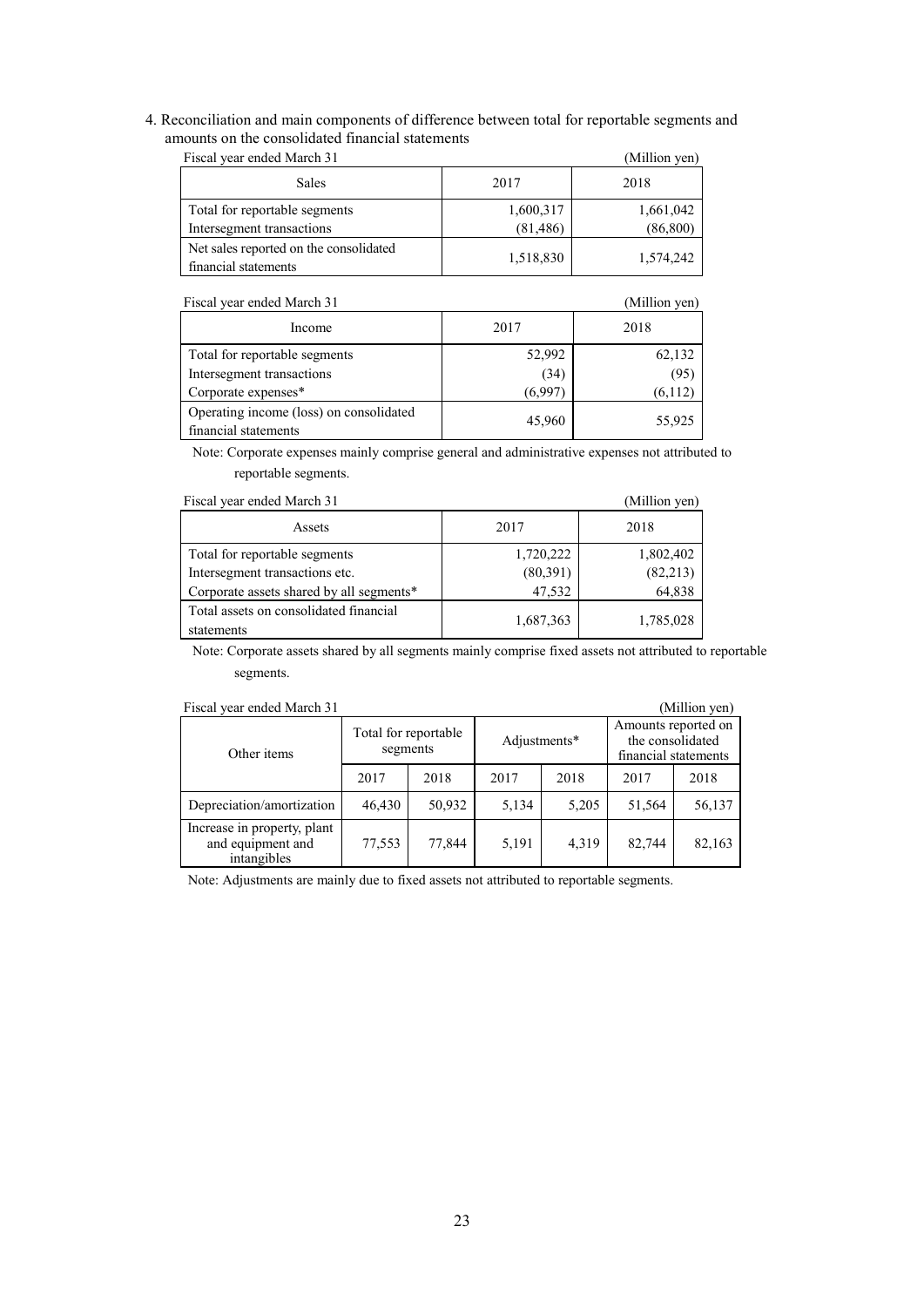### *Per share data*

| Years ended March 31       |          | 'Yen)    |
|----------------------------|----------|----------|
|                            | 2017     | 2018     |
| Net assets per share       | 2,617.38 | 2,789.99 |
| Earnings per share - basic | 156.85   | 173.09   |

Notes:

1. Diluted net earnings per share is not stated because there are no potential shares.

2. Net income/loss per share and net income per share (diluted) were calculated based on the following: Years ended March 31 (Million yen)

|                                                                   | 2017    | 2018    |
|-------------------------------------------------------------------|---------|---------|
| Earnings per share - basic                                        |         |         |
| Net income attributable to owners of parent                       | 26,204  | 28,915  |
| Earnings not attributable to common shareholders                  | -       |         |
| Net income allocated to the common shares                         | 26,204  | 28,915  |
| Average number of common shares outstanding (Thousands of shares) | 167,056 | 167,051 |

3. As the company carried out a share consolidation with a 10:1 ratio of common shares with an effective date of October 1, 2017, earnings per share has been calculated assuming this share

consolidation was carried out at the beginning of the fiscal year ended March 31, 2017.

# *Material subsequent events*

Not applicable.

# **4. Supplementary information on earnings forecasts for the fiscal year ending March 31, 2019**

(1) Net sales and operating income (loss)

|                           |                                                             |                            |           |                                                       |                  | (Billion yen)              |
|---------------------------|-------------------------------------------------------------|----------------------------|-----------|-------------------------------------------------------|------------------|----------------------------|
|                           | Outlook for the fiscal year<br>ending March 31, 2019<br>(A) |                            |           | Fiscal year ended<br>March $31, 2018$ (actual)<br>ΈB) | Change $(A - B)$ |                            |
|                           | Net sales                                                   | Operating<br>Income (loss) | Net sales | Operating<br>Income (loss)                            | Net sales        | Operating<br>Income (loss) |
| Aerospace System          | 475.0                                                       | 27.5                       | 469.5     | 30.8                                                  | 5.5              | (3.3)                      |
| Energy System & Plant     |                                                             |                            |           |                                                       |                  |                            |
| Engineering               | 280.0                                                       | 9.0                        | 251.6     | 7.6                                                   | 28.4             | 1.4                        |
| Precision Machinery &     |                                                             |                            |           |                                                       |                  |                            |
| Robot                     | 230.0                                                       | 24.5                       | 198.9     | 21.6                                                  | 31.1             | 2.9                        |
| Ship & Offshore structure | 85.0                                                        | 1.0                        | 95.6      | (3.8)                                                 | (10.6)           | 4.8                        |
| Rolling Stock             | 160.0                                                       | 2.5                        | 141.7     | (12.4)                                                | 18.3             | 14.9                       |
| Motorcycle $&$ Engine     | 335.0                                                       | 15.0                       | 331.6     | 15.2                                                  | 3.4              | (0.2)                      |
| Other                     | 85.0                                                        | 3.0                        | 85.0      | 2.9                                                   |                  | 0.1                        |
| Adjustments               |                                                             | (7.5)                      |           | (6.2)                                                 |                  | (1.3)                      |
| Total                     | 1.650.0                                                     | 75.0                       | 1.574.2   | 55.9                                                  | 75.8             | 19.1                       |